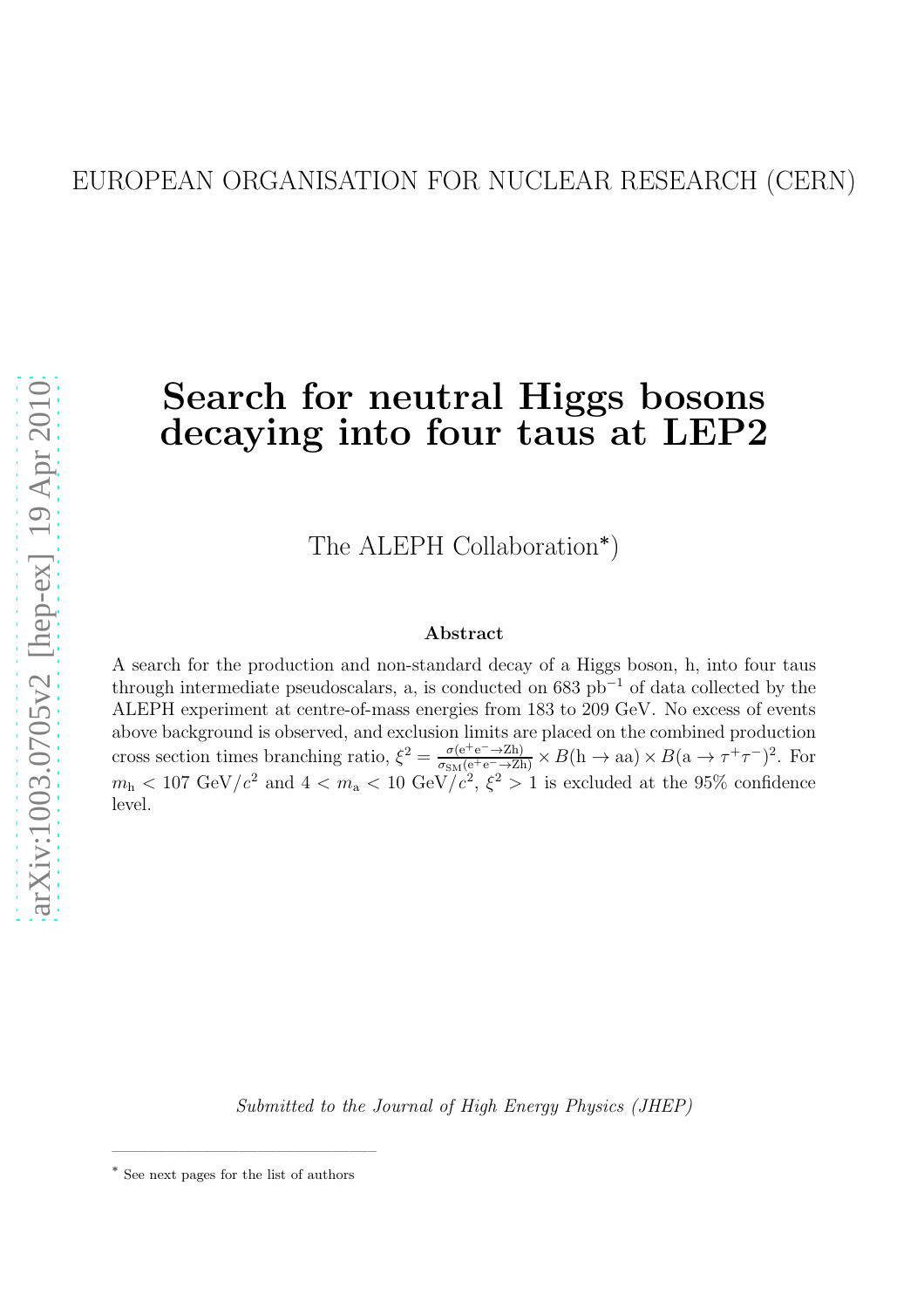### The ALEPH Collaboration

S. Schael

Physikalisches Institut der RWTH-Aachen, D-52056 Aachen, Germany

- R. Barate, R. Brunelière, I. De Bonis, D. Decamp, C. Goy, S. Jézéquel, J.-P. Lees, F. Martin, E. Merle, M.-N. Minard, B. Pietrzyk, B. Trocmé
- Laboratoire de Physique des Particules (LAPP), IN<sup>2</sup>P<sup>3</sup>-CNRS, F-74019 Annecy-le-Vieux Cedex, France
- S. Bravo, M.P. Casado, M. Chmeissani, J.M. Crespo, E. Fernandez, M. Fernandez-Bosman, Ll. Garrido,<sup>15</sup>

M. Martinez, A. Pacheco, H. Ruiz

- Institut de Física d'Altes Energies, Universitat Autònoma de Barcelona, E-08193 Bellaterra (Barcelona), Spain<sup>7</sup>
- A. Colaleo, D. Creanza, N. De Filippis, M. de Palma, G. Iaselli, G. Maggi, M. Maggi, S. Nuzzo, A. Ranieri,

G. Raso,<sup>24</sup> F. Ruggieri, G. Selvaggi, L. Silvestris, P. Tempesta, A. Tricomi,<sup>3</sup> G. Zito

Dipartimento di Fisica, INFN Sezione di Bari, I-70126 Bari, Italy

X. Huang, J. Lin, Q. Ouyang, T. Wang, Y. Xie, R. Xu, S. Xue, J. Zhang, L. Zhang, W. Zhao Institute of High Energy Physics, Academia Sinica, Beijing, The People's Republic of China<sup>8</sup>

- D. Abbaneo, T. Barklow, <sup>26</sup> O. Buchmüller, <sup>26</sup> M. Cattaneo, B. Clerbaux, <sup>23</sup> H. Drevermann, R.W. Forty,
- M. Frank, F. Gianotti, J.B. Hansen, J. Harvey, D.E. Hutchcroft,<sup>30</sup>, P. Janot, B. Jost, M. Kado,<sup>2</sup> P. Mato,

A. Moutoussi, F. Ranjard, L. Rolandi, D. Schlatter, F. Teubert, A. Valassi, I. Videau European Laboratory for Particle Physics (CERN), CH-1211 Geneva 23, Switzerland

F. Badaud, S. Dessagne, A. Falvard,<sup>20</sup> D. Fayolle, P. Gay, J. Jousset, B. Michel, S. Monteil, D. Pallin, J.M. Pascolo, P. Perret

Laboratoire de Physique Corpusculaire, Université Blaise Pascal, IN<sup>2</sup>P<sup>3</sup>-CNRS, Clermont-Ferrand, F-63177 Aubière, France

- J.D. Hansen, J.R. Hansen, P.H. Hansen, A.C. Kraan, B.S. Nilsson Niels Bohr Institute, 2100 Copenhagen, DK-Denmark<sup>9</sup>
- A. Kyriakis, C. Markou, E. Simopoulou, A. Vayaki, K. Zachariadou Nuclear Research Center Demokritos (NRCD), GR-15310 Attiki, Greece
- A. Blondel,<sup>12</sup> J.-C. Brient, F. Machefert, A. Rougé, H. Videau Laoratoire Leprince-Ringuet, Ecole Polytechnique, IN<sup>2</sup>P<sup>3</sup>-CNRS, F-91128 Palaiseau Cedex, France
- V. Ciulli, E. Focardi, G. Parrini Dipartimento di Fisica, Università di Firenze, INFN Sezione di Firenze, I-50125 Firenze, Italy

A. Antonelli, M. Antonelli, G. Bencivenni, F. Bossi, G. Capon, F. Cerutti, V. Chiarella, P. Laurelli, G. Mannocchi,<sup>5</sup> G.P. Murtas, L. Passalacqua

Laboratori Nazionali dell'INFN (LNF-INFN), I-00044 Frascati, Italy

J. Kennedy, J.G. Lynch, P. Negus, V. O'Shea, A.S. Thompson

Department of Physics and Astronomy, University of Glasgow, Glasgow G12 8QQ,United Kingdom<sup>10</sup>

S. Wasserbaech

Utah Valley State College, Orem, UT 84058, U.S.A.

R. Cavanaugh,<sup>4</sup> S. Dhamotharan,<sup>21</sup> C. Geweniger, P. Hanke, V. Hepp, E.E. Kluge, A. Putzer, H. Stenzel,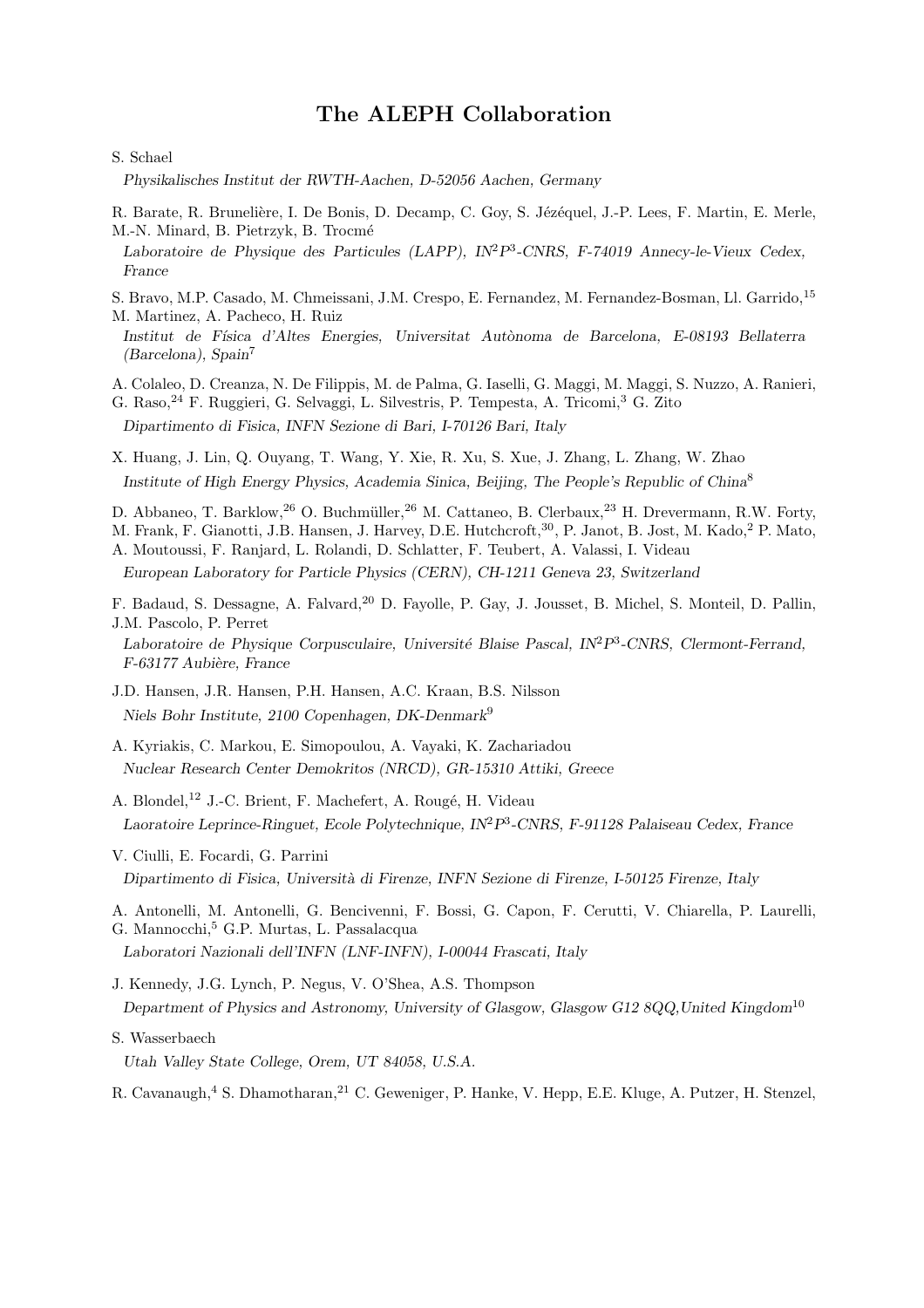K. Tittel, M. Wunsch<sup>19</sup>

Kirchhoff-Institut für Physik, Universität Heidelberg, D-69120 Heidelberg, Germany<sup>16</sup>

R. Beuselinck, W. Cameron, G. Davies, P.J. Dornan, M. Girone,<sup>1</sup> N. Marinelli, J. Nowell, S.A. Rutherford, J.K. Sedgbeer, J.C. Thompson,  $^{14}$  R. White

Department of Physics, Imperial College, London SW7 2BZ, United Kingdom<sup>10</sup>

V.M. Ghete, P. Girtler, E. Kneringer, D. Kuhn, G. Rudolph Institut für Experimentalphysik, Universität Innsbruck, A-6020 Innsbruck, Austria<sup>18</sup>

E. Bouhova-Thacker, C.K. Bowdery, D.P. Clarke, G. Ellis, A.J. Finch, F. Foster, G. Hughes, R.W.L. Jones, M.R. Pearson, N.A. Robertson, T. Sloan, M. Smizanska

Department of Physics, University of Lancaster, Lancaster LA1 4YB, United Kingdom<sup>10</sup>

O. van der Aa, C. Delaere,  $^{28}$  G. Leibenguth,  $^{31}$  V. Lemaitre  $^{29}$ Institut de Physique Nucléaire, Département de Physique, Université Catholique de Louvain, 1348 Louvain-la-Neuve, Belgium

U. Blumenschein, F. Hölldorfer, K. Jakobs, F. Kayser, A.-S. Müller, B. Renk, H.-G. Sander, S. Schmeling,

H. Wachsmuth, C. Zeitnitz, T. Ziegler

Institut für Physik, Universität Mainz, D-55099 Mainz, Germany<sup>16</sup>

- A. Bonissent, P. Coyle, C. Curtil, A. Ealet, D. Fouchez, P. Payre, A. Tilquin Centre de Physique des Particules de Marseille, Univ Méditerranée, IN<sup>2</sup>P<sup>3</sup>-CNRS, F-13288 Marseille, France
- F. Ragusa

Dipartimento di Fisica, Università di Milano e INFN Sezione di Milano, I-20133 Milano, Italy.

A. David, H. Dietl,<sup>32</sup> G. Ganis,<sup>27</sup> K. Hüttmann, G. Lütjens, W. Männer<sup>32</sup>, H.-G. Moser, R. Settles, M. Villegas, G. Wolf

Max-Planck-Institut für Physik, Werner-Heisenberg-Institut, D-80805 München, Germany<sup>16</sup>

J. Beacham, K. Cranmer<sup>33</sup>, I. Yavin<sup>34</sup>

Center for Cosmology and Particle Physics, New York University, New York, NY 10003, USA

J. Boucrot, O. Callot, M. Davier, L. Duflot, J.-F. Grivaz, Ph. Heusse, A. Jacholkowska, <sup>6</sup> L. Serin, J.-J. Veillet

Laboratoire de l'Accélérateur Linéaire, Université de Paris-Sud, IN<sup>2</sup>P<sup>3</sup>-CNRS, F-91898 Orsay Cedex, France

- P. Azzurri, G. Bagliesi, T. Boccali, L. Foà, A. Giammanco, A. Giassi, F. Ligabue, A. Messineo, F. Palla,
- G. Sanguinetti, A. Sciab`a, G. Sguazzoni, P. Spagnolo, R. Tenchini, A. Venturi, P.G. Verdini Dipartimento di Fisica dell'Universit`a, INFN Sezione di Pisa, e Scuola Normale Superiore, I-56010 Pisa, Italy
- O. Awunor, G.A. Blair, G. Cowan, A. Garcia-Bellido, M.G. Green, T. Medcalf,<sup>25</sup> A. Misiejuk, J.A. Strong,<sup>25</sup> P. Teixeira-Dias

Department of Physics, Royal Holloway & Bedford New College, University of London, Egham, Surrey  $TW20$  OEX, United Kingdom<sup>10</sup>

- R.W. Clifft, T.R. Edgecock, P.R. Norton, I.R. Tomalin, J.J. Ward Particle Physics Dept., Rutherford Appleton Laboratory, Chilton, Didcot, Oxon OX11 OQX, United  $Kingdom^{10}$
- B. Bloch-Devaux, D. Boumediene, P. Colas, B. Fabbro, E. Lancon, M.-C. Lemaire, E. Locci, P. Perez, J. Rander, B. Tuchming, B. Vallage
- CEA, DAPNIA/Service de Physique des Particules, CE-Saclay, F-91191 Gif-sur-Yvette Cedex,  $F\!rance^{17}$
- A.M. Litke, G. Taylor

Institute for Particle Physics, University of California at Santa Cruz, Santa Cruz, CA 95064, USA<sup>22</sup>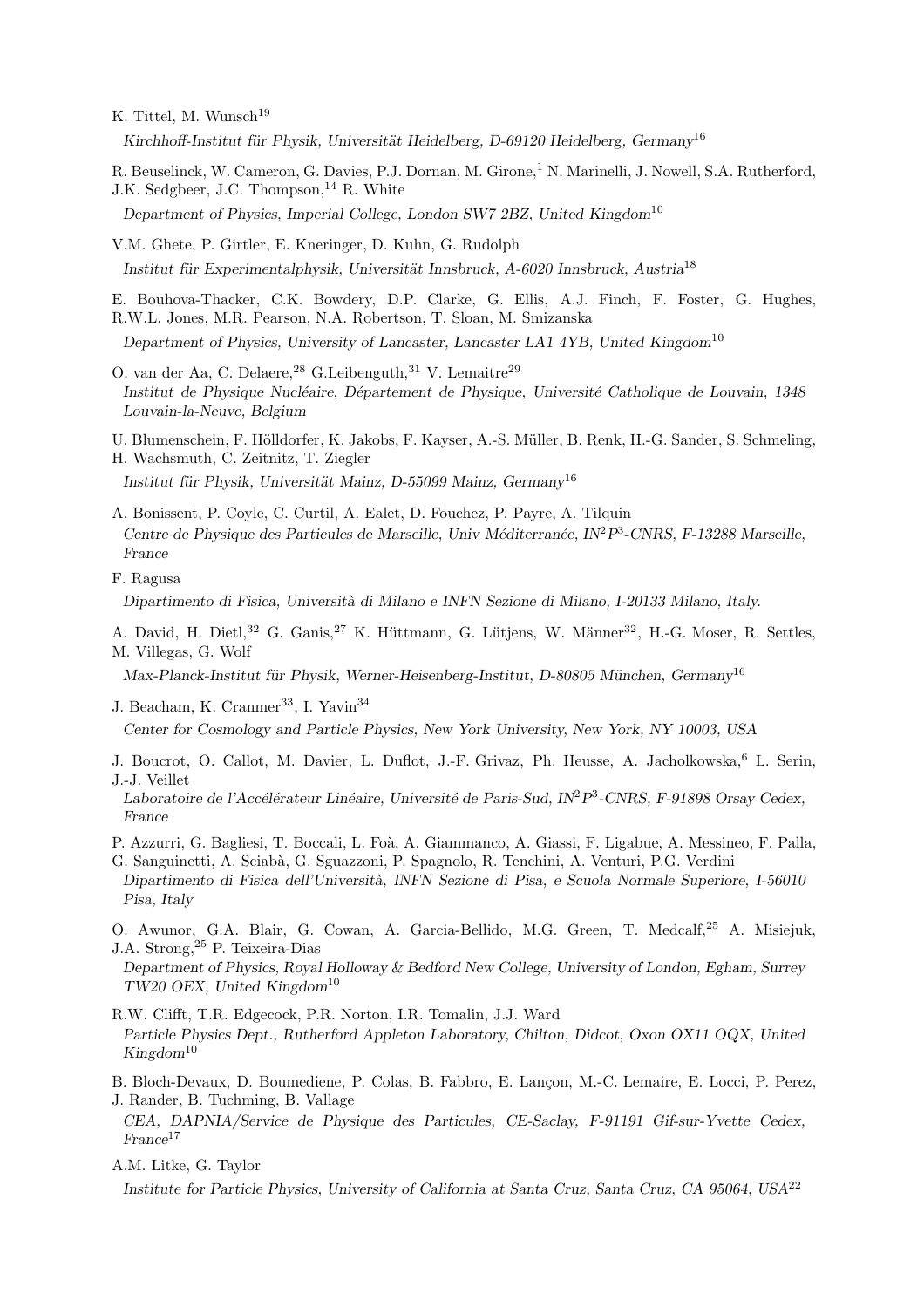- C.N. Booth, S. Cartwright, F. Combley,<sup>25</sup> P.N. Hodgson, M. Lehto, L.F. Thompson Department of Physics, University of Sheffield, Sheffield S3 7RH, United Kingdom<sup>10</sup>
- A. Böhrer, S. Brandt, C. Grupen, J. Hess, A. Ngac, G. Prange Fachbereich Physik, Universität Siegen, D-57068 Siegen, Germany<sup>16</sup>
- C. Borean, G. Giannini

Dipartimento di Fisica, Università di Trieste e INFN Sezione di Trieste, I-34127 Trieste, Italy

H. He, J. Putz, J. Rothberg

Experimental Elementary Particle Physics, University of Washington, Seattle, WA 98195 U.S.A.

S.R. Armstrong, K. Berkelman, D.P.S. Ferguson, Y. Gao,<sup>13</sup> S. González, O.J. Hayes, H. Hu, S. Jin,

J. Kile, P.A. McNamara III, J. Nielsen, Y.B. Pan, J.H. von Wimmersperg-Toeller, W. Wiedenmann, J. Wu, Sau Lan Wu, X. Wu, G. Zobernig

Department of Physics, University of Wisconsin, Madison, WI 53706, USA<sup>11</sup>

#### G. Dissertori

Institute for Particle Physics, ETH Hönggerberg, 8093 Zürich, Switzerland.

- Also at Dipartimento di Fisica di Catania and INFN Sezione di Catania, 95129 Catania, Italy.
- Now at University of Florida, Department of Physics, Gainesville, Florida 32611-8440, USA
- Also IFSI sezione di Torino, INAF, Italy.
- Also at Groupe d'Astroparticules de Montpellier, Université de Montpellier II, Montpellier, France. Supported by CICYT, Spain.

- Supported by the Danish Natural Science Research Council.
- Supported by the UK Particle Physics and Astronomy Research Council.

Supported by the US Department of Energy, grant DE-FG0295-ER40896.

Now at Departement de Physique Corpusculaire, Université de Genève, 1211 Genève 4, Switzerland.

Also at Department of Physics, Tsinghua University, Beijing, The People's Republic of China.

Supported by the Leverhulme Trust.

Supported by the Direction des Sciences de la Matière, C.E.A.

Now at SAP AG, 69185 Walldorf, Germany

Now at IIHE, CP 230, Université Libre de Bruxelles, 1050 Bruxelles, Belgique

Now at Henryk Niewodnicznski Institute of Nuclear Physics, Cracow, Poland

<sup>&</sup>lt;sup>1</sup>Also at CERN, 1211 Geneva 23, Switzerland.

Now at Fermilab, PO Box 500, MS 352, Batavia, IL 60510, USA

Supported by the National Science Foundation of China.

Permanent address: Universitat de Barcelona, 08208 Barcelona, Spain.

Supported by Bundesministerium für Bildung und Forschung, Germany.

Supported by the Austrian Ministry for Science and Transport.

 $^{20}$ Now at Groupe d'Astroparticules de Montpellier, Université de Montpellier II, Montpellier, France.

Now at BNP Paribas, 60325 Frankfurt am Mainz, Germany

 $^{22}$ Supported by the US Department of Energy, grant DE-FG03-92ER40689.

Now at Dipartimento di Fisica e Tecnologie Relative, Università di Palermo, Palermo, Italy.

 $\rm{^{25}Deceased.}$ 

Now at SLAC, Stanford, CA 94309, U.S.A

Now at CERN, 1211 Geneva 23, Switzerland

Research Fellow of the Belgium FNRS

Research Associate of the Belgium FNRS

Now at Liverpool University, Liverpool L69 7ZE, United Kingdom

Supported by the Interuniversity Attraction Pole P5/27

Supported by US National Science Foundation grant PHY-0854724.

Supported by the James Arthur fellowship.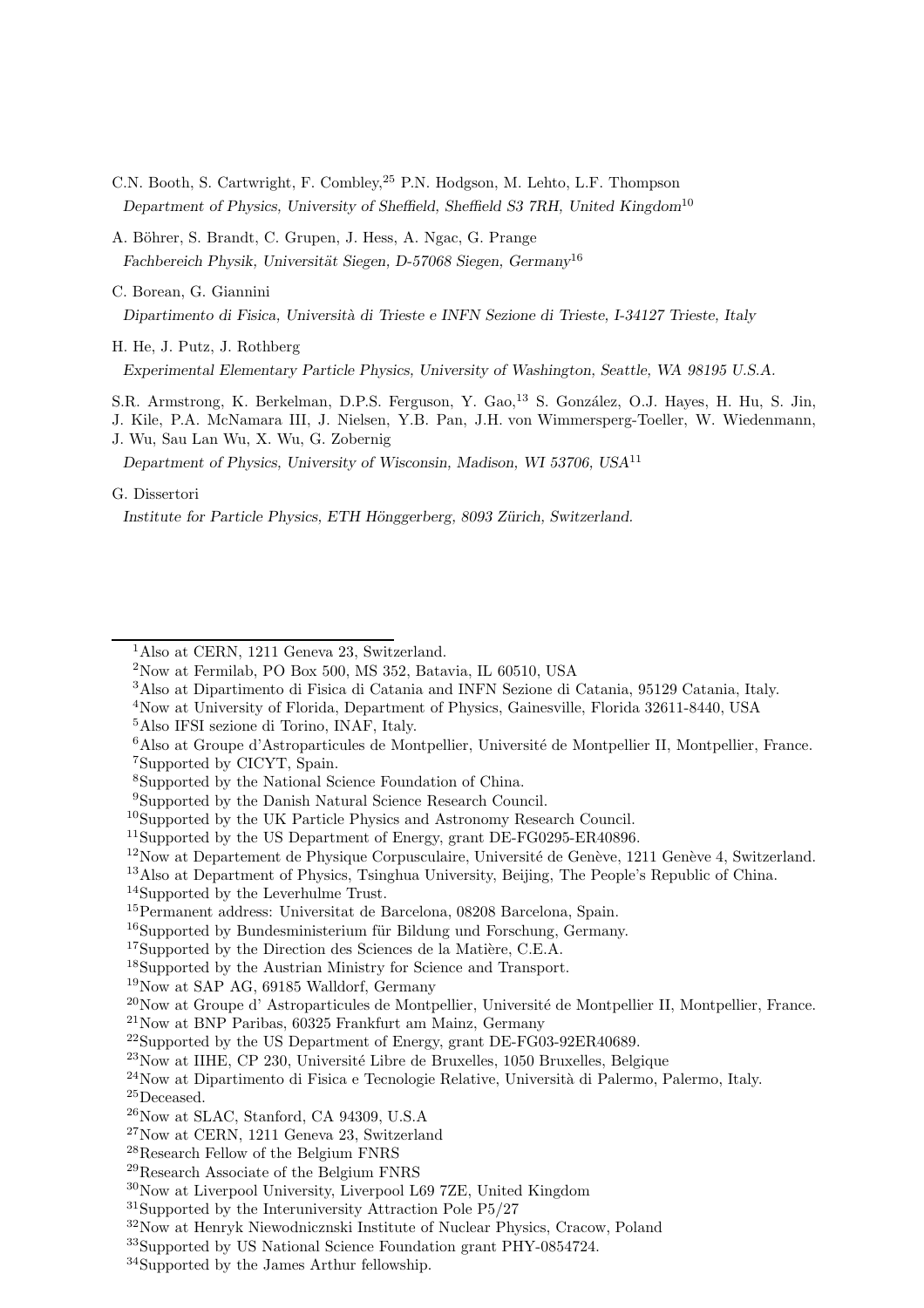## 1 Introduction

Searches conducted at LEP2 have excluded the standard model (SM) Higgs boson decaying into bb or  $\tau^+\tau^-$  for masses below 114.4 GeV/ $c^2$  [\[1\]](#page-11-0). The LEP experiments observed a small excess in the b<sub>b</sub> final state for a Higgs boson mass around 100 GeV/ $c^2$ , which is consistent with background fluctuations or SM-like production with a reduced branching ratio into bb  $[2, 3]$  $[2, 3]$ . This excess, the mild tension with electroweak precision tests [\[4\]](#page-11-3), and the fine-tuning needed in the minimal supersymmetric standard model (MSSM) have prompted the consideration of models with exotic Higgs boson decays, such as those of the next-to-minimal supersymmetric standard model (NMSSM) [\[5,](#page-11-4) [6\]](#page-11-5) as well as more general frameworks [\[7,](#page-11-6) [8\]](#page-11-7). In these models, new decay channels can dominate over  $h \to b\overline{b}$  and render the Higgs boson "invisible" for conventional searches. In particular, a Higgs boson decaying into two light pseudoscalars is well motivated by these models and results in a four-body final state as the pseudoscalars decay into light fermions. Scenarios with a dominant  $h \to 2a \to 4b$  decay are constrained by the LEP experiments for mass up to 110 GeV/ $c^2$  [\[2,](#page-11-1) [9,](#page-11-8) [10\]](#page-11-9). A general search for h  $\rightarrow$  aa with a  $\rightarrow$  gg, cc,  $\tau^+\tau^-$  was performed by the OPAL Collaboration [\[11\]](#page-11-10), but the analysis was restricted to a Higgs boson mass,  $m_h$ , in the range 45–86 GeV/ $c^2$ . A search for  $h \to 2a \to 2\mu 2\tau$  was recently reported by the D0 Collaboration, which resulted in limits that are a factor of 1-4 larger than the expected production cross section assuming branching ratios of the pseudoscalar as predicted by the NMSSM [\[12\]](#page-11-11). In this paper, a search using ALEPH data is presented for  $h \to 2a \to 4\tau$  up to  $m_h \approx 110 \text{ GeV}/c^2$ .

The pseudoscalar a may arise from a two Higgs doublet model, as in the MSSM, or it can include a component from an additional singlet field as in the NMSSM. These possibilities differ in their details and relations between model parameters. The present search is performed in a model-independent manner and simply adopts the two main characteristics of the pseudoscalar: the coupling to a Higgs boson resulting in h  $\rightarrow$  aa decay and the coupling to SM fermions proportional to their Yukawa couplings. The present analysis concentrates on the region  $2m_{\tau} < m_{\text{a}} \lesssim 2m_{\text{b}}$ , where the  $a \to \tau^+\tau^-$  decay mode is expected to be substantial. The Higgs boson production mode considered here is the Higgsstrahlung process, shown in Fig. [1](#page-4-0) with  $Z \to e^+e^-$ ,  $\mu^+\mu^-$ ,  $\nu\bar{\nu}$ .



<span id="page-4-0"></span>Figure 1: Higgs boson production and decay modes considered in this analysis.

This paper is organized as follows. The ALEPH detector is described in Section [2.](#page-5-0) Simulation of background and signal processes are described in Section [3.](#page-6-0) The event selection criteria are described in Section [4.](#page-6-1) Systematic uncertainties are discussed in Section [5.](#page-8-0) Finally, results and conclusions are presented in Sections [6](#page-10-0) and [7,](#page-10-1) respectively.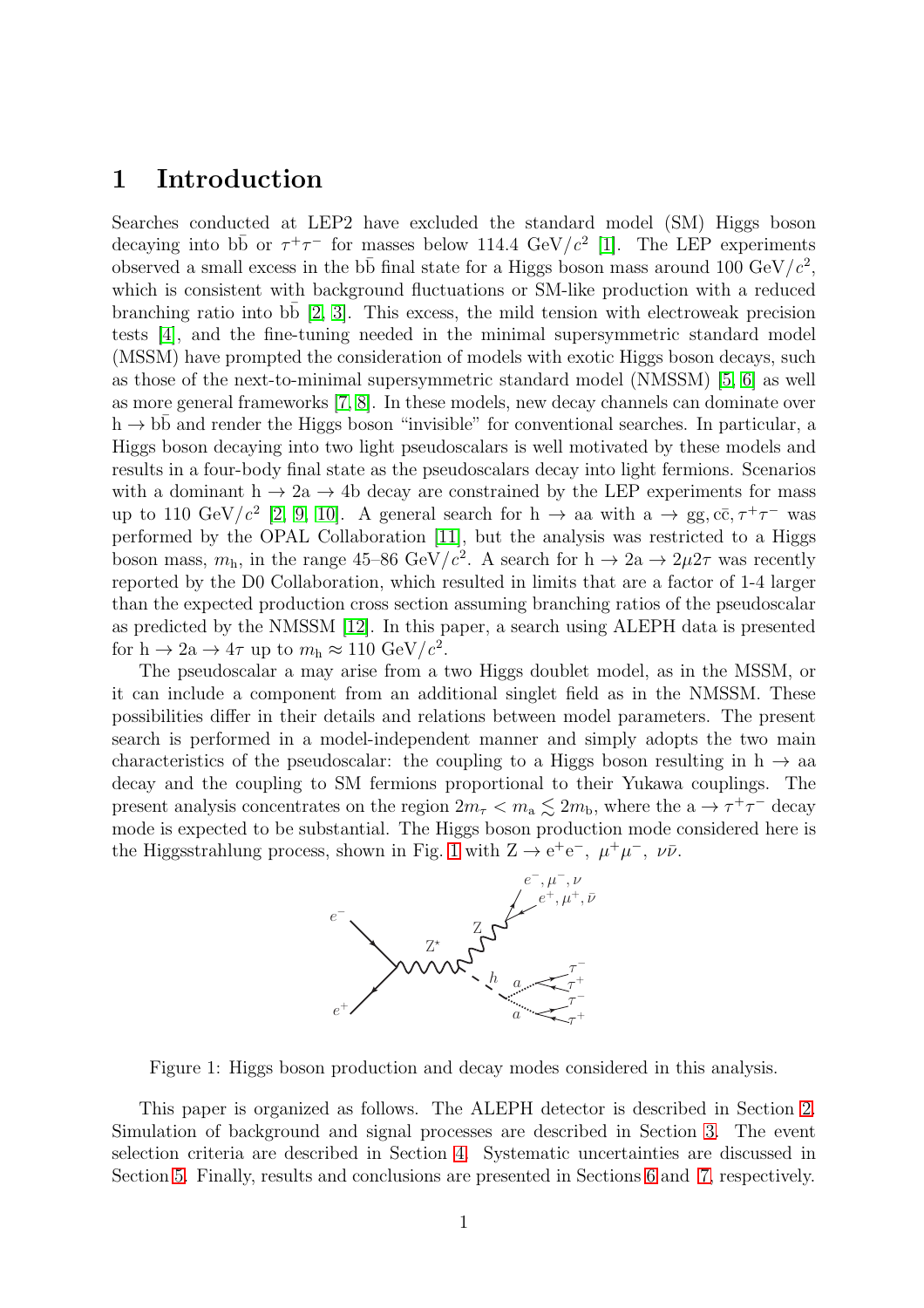## <span id="page-5-0"></span>2 The ALEPH Detector

A detailed description of the ALEPH detector can be found in Ref. [\[13\]](#page-12-0) and of its performance in Ref. [\[14\]](#page-12-1). Charged particles are detected in the central part, which consists of a precision silicon vertex detector, a cylindrical drift chamber and a large time projection chamber (TPC), together measuring up to 31 space points along the charged particle trajectories. A 1.5 T axial magnetic field is provided by a superconducting solenoidal coil. Charged particle transverse momenta are reconstructed with a  $1/p_T$ resolution of  $(6 \times 10^{-4} \bigoplus 5 \times 10^{-3} / p_T)$   $(\text{GeV}/c)^{-1}$ . The charged particle tracks used in the present analysis (and simply called *tracks*) are reconstructed with at least four hits in the TPC, and originate from within a cylinder of length 20 cm and radius 2 cm coaxial with the beam and centred at the nominal collision point.

Electrons and photons are identified by the characteristic longitudinal and transverse development of the associated showers in the electromagnetic calorimeter, a 22-radiationlength thick sandwich of lead planes and proportional wire chambers with fine readout segmentation. A relative energy resolution of  $0.18/\sqrt{E}$  ( $E$  in GeV) is achieved for isolated electrons and photons.

Muons are identified by their characteristic penetration pattern in the hadron calorimeter, a 1.2 m thick yoke interleaved with 23 layers of streamer tubes, together with two surrounding double-layers of muon chambers. In association with the electromagnetic calorimeter, the hadron calorimeter also provides a measurement of the hadronic energy with a relative resolution of  $0.85/\sqrt{E}$  (*E* in GeV).

The total visible energy is measured with an energy-flow reconstruction algorithm which combines all the above measurements [\[14\]](#page-12-1). The relative resolution on the total visible energy is  $0.60/\sqrt{E}$  for high multiplicity final states. In addition to the total visible-energy measurement, the energy-flow reconstruction algorithm also provides a list of reconstructed objects, classified as charged particles, photons and neutral hadrons, and called *energy-flow objects* in the following. These energy-flow objects are the basic entities used in the present analysis.

Below polar angles of 12◦ and down to 34 mrad from the beam axis, the acceptance is closed at both ends of the experiment by the luminosity calorimeter (LCAL) and a tungsten-silicon calorimeter (SICAL) originally designed for the LEP 1 luminosity measurement.

The average centre-of-mass energies at which the machine operated and the corresponding integrated luminosities used in this analysis are presented in Table [1.](#page-5-1)

<span id="page-5-1"></span>

| abic 1. mograma niminosimo concenta ao un unicreno average centre or mass energie                   |  |  |  |  |  |  |  |  |
|-----------------------------------------------------------------------------------------------------|--|--|--|--|--|--|--|--|
| $E_{\text{CM}}(\text{GeV})$   182.65   188.63   191.58   195.52   199.52   201.62   204.86   206.53 |  |  |  |  |  |  |  |  |
| $\int \mathcal{L}dt$ (pb <sup>-1</sup> )   56.8   174.2   28.9   79.9   86.3   41.9   81.4   133.2  |  |  |  |  |  |  |  |  |

Table 1: Integrated luminosities collected at the different average centre-of-mass energies.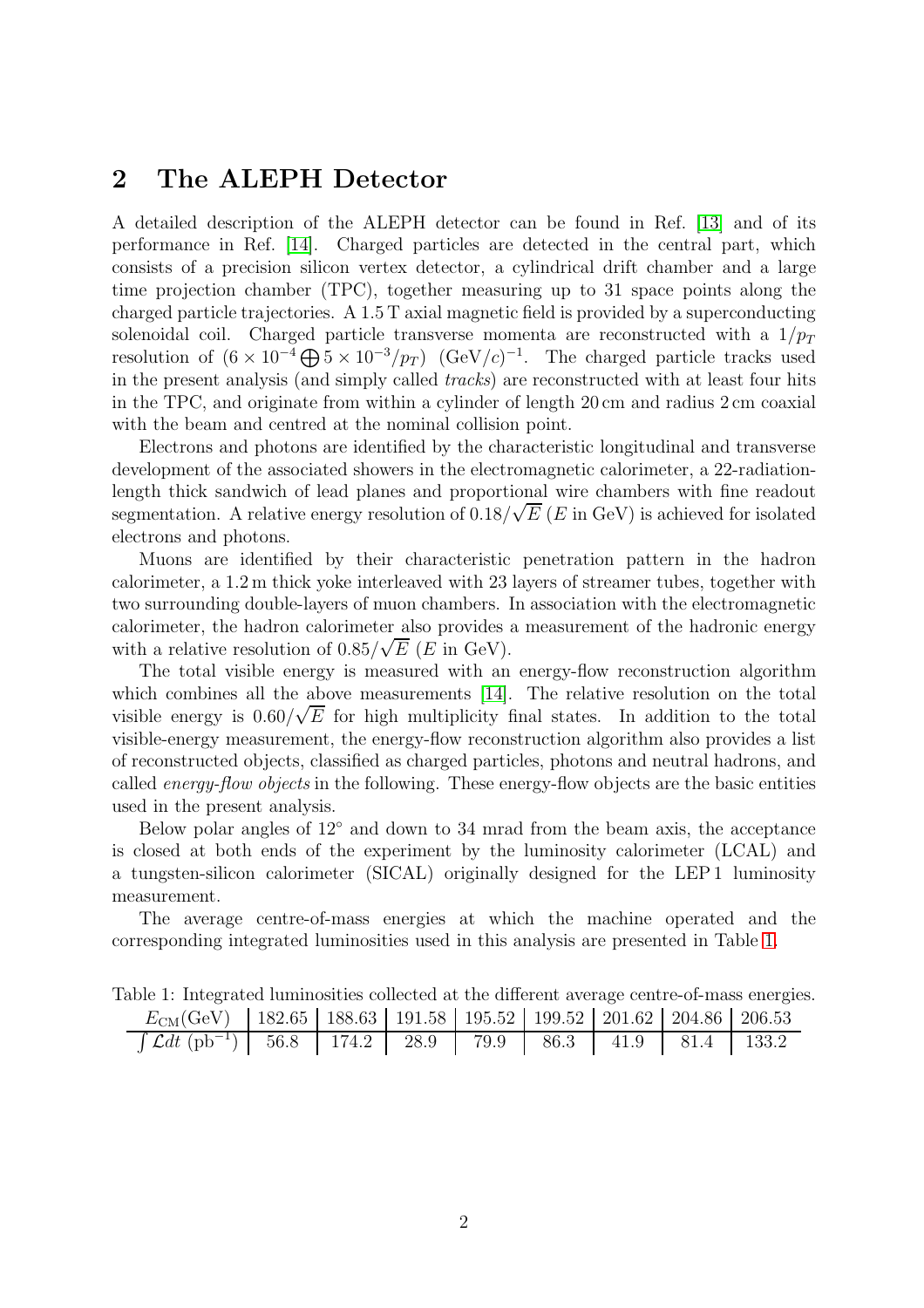## <span id="page-6-0"></span>3 Signal and Background Generation

Both signal and background were generated for all centre-of-mass energies shown in Table [1](#page-5-1) using the GEANT3-based simulation of ALEPH [\[15\]](#page-12-2). Backgrounds were generated with a variety of generators listed in Table [2.](#page-6-2) The  $\gamma\gamma$  initiated and Bhabha samples are 10–30 times larger than the data sample while others are 300–1000 times larger. The contribution to the Weν process from electrons emitted close to the beam axis is not included in KORALW and is generated with PYTHIA. The HZHA03 generator [\[16\]](#page-12-3) was used to generate 3000 signal events (with h  $\rightarrow$  aa followed by a  $\rightarrow \tau^+\tau^-$ ) for each of the three Z decay channels considered and for each combination of Higgs boson and pseudoscalar masses in the ranges  $70 < m<sub>h</sub> < 114 \text{ GeV}/c^2$  and  $4 < m<sub>a</sub> < 12 \text{ GeV}/c^2$  in steps of  $2 \text{ GeV}/c^2$ .

<span id="page-6-2"></span>Table 2: Details on SM background processes and their categorisation. Fragmentation, hadronisation and final state radiation were simulated with PYTHIA  $6.1$  [\[17\]](#page-12-4). PHOTOS [\[18\]](#page-12-5) was used to model final state radiation, and TAUOLA [\[19\]](#page-12-6) was used for tau decays. More details can be found in Ref. [\[20\]](#page-12-7).

| Category       | Process                                                        | Software               |
|----------------|----------------------------------------------------------------|------------------------|
| 2f             | $e^+e^- \rightarrow Z/\gamma^* \rightarrow q\bar{q}(\gamma)$   | KK 4.14 [21]           |
|                | Bhabha and $e^+e^- \to Z/\gamma^* \to e^+e^-(\gamma)$          | BHWIDE 1.01 [22]       |
|                | $e^+e^- \rightarrow Z/\gamma^* \rightarrow \mu^+\mu^-(\gamma)$ | KK 4.14 [21]           |
|                | $e^+e^- \to Z/\gamma^* \to \tau^+\tau^-(\gamma)$               | KK 4.14 [21]           |
|                | $e^+e^- \rightarrow Z \rightarrow \nu \bar{\nu}(\gamma)$       | <b>PYTHIA 6.1 [17]</b> |
| 4f             | $e^+e^- \rightarrow Z/\gamma^* \rightarrow W^+W^-$             | KORALW $1.51$ [23]     |
|                | $e^+e^- \rightarrow ZZ$                                        | PYTHIA $6.1$ [17]      |
|                | $e^+e^- \rightarrow Z e^+e^-$                                  | PYTHIA $6.1$ [17]      |
|                | $e^+e^- \rightarrow Z \nu \bar{\nu}$                           | <b>PYTHIA 6.1 [17]</b> |
|                | $e^+e^- \rightarrow W^{\pm}e^{\mp} \nu$                        | <b>PYTHIA 6.1 [17]</b> |
| $\gamma\gamma$ | $\gamma\gamma \to \ell^+\ell^-$                                | PHOT02 [24, 25]        |
|                | $\gamma\gamma \rightarrow q\bar{q}$                            | РНОТО2 [24, 25]        |
| $n\gamma$      | $e^+e^- \rightarrow n\gamma$                                   | <b>PYTHIA 6.1 [17]</b> |

## <span id="page-6-1"></span>4 Event Selection

A detailed description of the event selection criteria for the different Z decays, namely  $Z \to e^+e^-$ ,  $Z \to \mu^+\mu^-$ , and  $Z \to \nu\bar{\nu}$  is presented below. The event topology is discussed first, followed by an explanation of how the visible decay products of the taus were treated. The Z reconstruction algorithm is then described and, finally, a detailed list of the cuts employed in the analysis is given.

For the mass range considered, the Higgs boson is produced approximately at rest, and thus the decay h  $\rightarrow 2a \rightarrow 4\tau$  results in a pair of taus recoiling against another pair of taus. The JADE algorithm [\[26,](#page-12-13) [27\]](#page-12-14) was employed to cluster into jets all energy-flow objects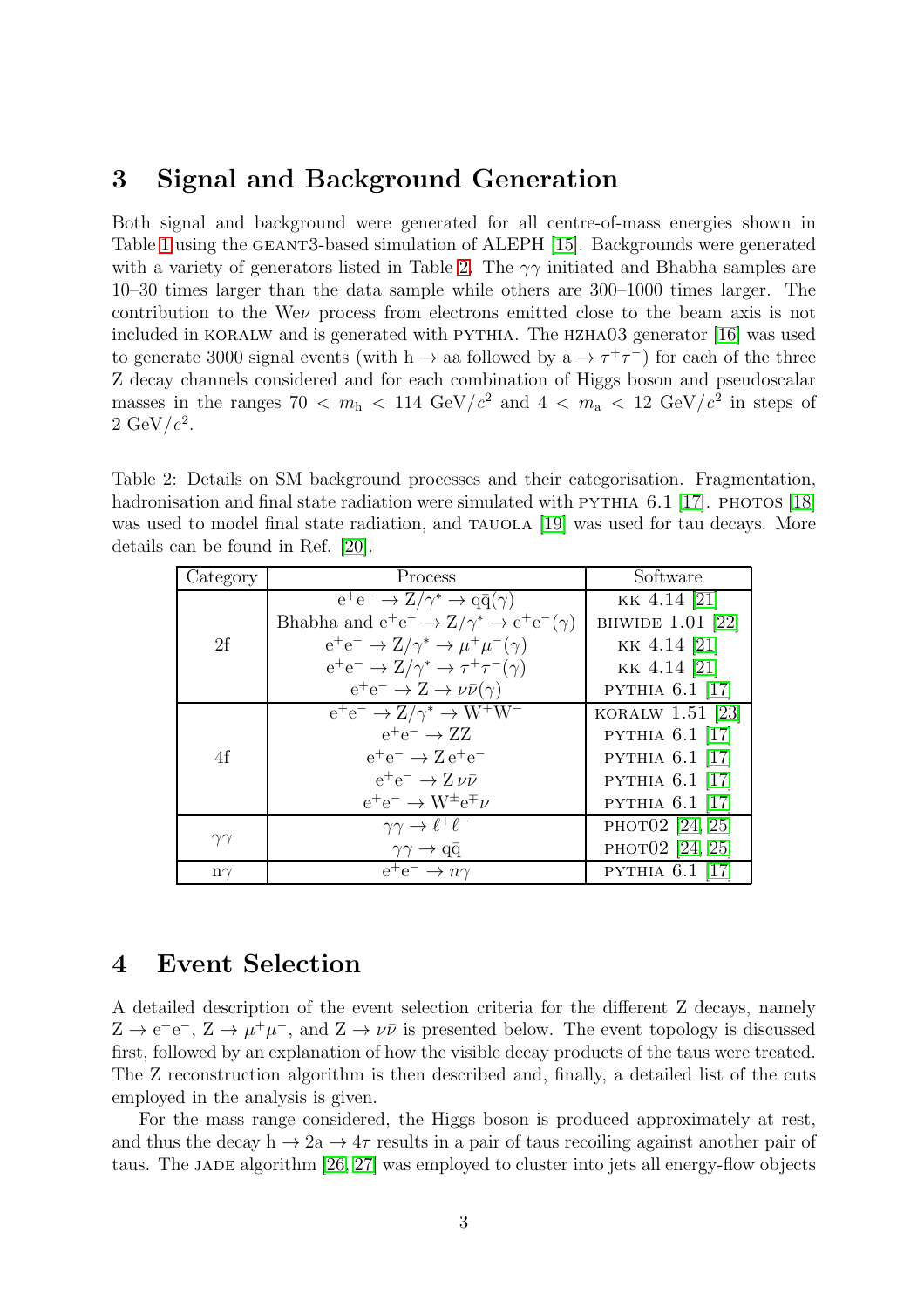except for those identified as energetic, isolated photons, energy deposits in the LCAL and sical, and the two hardest, oppositely-charged leptons in the case of the  $Z \rightarrow \ell^+ \ell^$ channels. Given that each jet is expected to arise from the on-shell decay  $a \to \tau^+\tau^-$ , and effective way to target the signal topology is to use the JADE algorithm with  $y_{\text{cut}}$  chosen to merge proto-jets up to a mass of  $m_{jet} = 15 \text{ GeV}/c^2$ . This technique allows for an accurate clustering of the two tau pairs separately, thus rendering individual tau identification unnecessary and making track-multiplicity an effective discriminator against background.

Because the taus from the same a decay are highly collimated, the identification of jets containing the decay products of two taus was based only on the track multiplicity of the jets, denoted  $n_i^{\text{track}}$ , with the index i ordered in decreasing jet energy. Because the tau predominantly decays either to one charged particle ("one-prong" decay) or three charged particles ("three-prong" decay), each jet is expected to contain two, four, or six tracks. To maximize the tracking efficiency, the jets were required to be well contained in the tracking volume. No distinction was made between leptonic and hadronic decays.

The  $Z \to \ell^+ \ell^-$  decay is often accompanied by additional photons from final state radiation, which can carry substantial momentum. An object is considered as an isolated photon if it is identified as a photon by the energy-flow algorithm, has  $E > 10$  GeV, and contains less than 5% of the visible energy of the event in a cone of  $10°$  around it. The photon was considered part of the candidate Z system when the invariant mass of the  $\ell^+\ell^-\gamma$  system was closer to the Z mass than the invariant mass of the lepton pair alone. This algorithm resulted in an increase of  $\sim 20\%$  in the signal efficiency after the Z mass window cut,  $80 < m_Z < 102 \text{ GeV}/c^2$ .

For each of the channels below, a loose selection and final selection are presented. The loose selection isolates the broad characteristics of the signal events and allows for comparison of the data and simulated backgrounds.

# 4.1  $Z \rightarrow \ell^+ \ell^-$

The loose selection consisted of the following requirements. An  $e^+e^-$  or  $\mu^+\mu^-$  pair and the presence of two jets (or 3 jets with  $n_3^{\text{track}} \leq 2$ ) were required for consistency with the final state of the signal. The three-jet events are kept to recover signal efficiency for events with converted photon arising from final state radiation. Proper containment of the jet in the tracking volume was ensured by requiring  $|\cos \theta_{j_1}| < 0.9$  and  $|\cos \theta_{j_2}| < 0.9$ , where  $\theta_{j_i}$  is the angle of the i<sup>th</sup> jet with respect to the beam axis. Additional lepton isolation was imposed by requiring that a cone of 10◦ around each lepton contained less than 5% of the visible energy of the event and  $\cos \theta_{jl}^{\text{min}} < 0.95$ , where  $\theta_{jl}^{\text{min}}$  is the minimum angle between each pairing of a jet and lepton.

The final selection consisted of the following requirements and maintained an acceptable signal efficiency while rejecting most backgrounds. A mass window for the candidate Z between  $80-102 \text{ GeV}/c^2$  was effective at removing two-fermion backgrounds. Due to the neutrinos from tau decays the signal was separated from fully hadronic final states by requiring  $\dot{E} > 20$  GeV, where  $\dot{E}$  is the missing energy in the event. The expected jet configuration of the signal was enforced by requiring  $\cos \theta_{\text{ii2}} < 0$ , where  $\theta_{\text{iii2}}$ is the angle between the two jets. Finally, the remaining backgrounds were suppressed by requiring  $n_{1,2}^{\text{track}} = 2$  or 4, the dominant track multiplicities expected in the signal.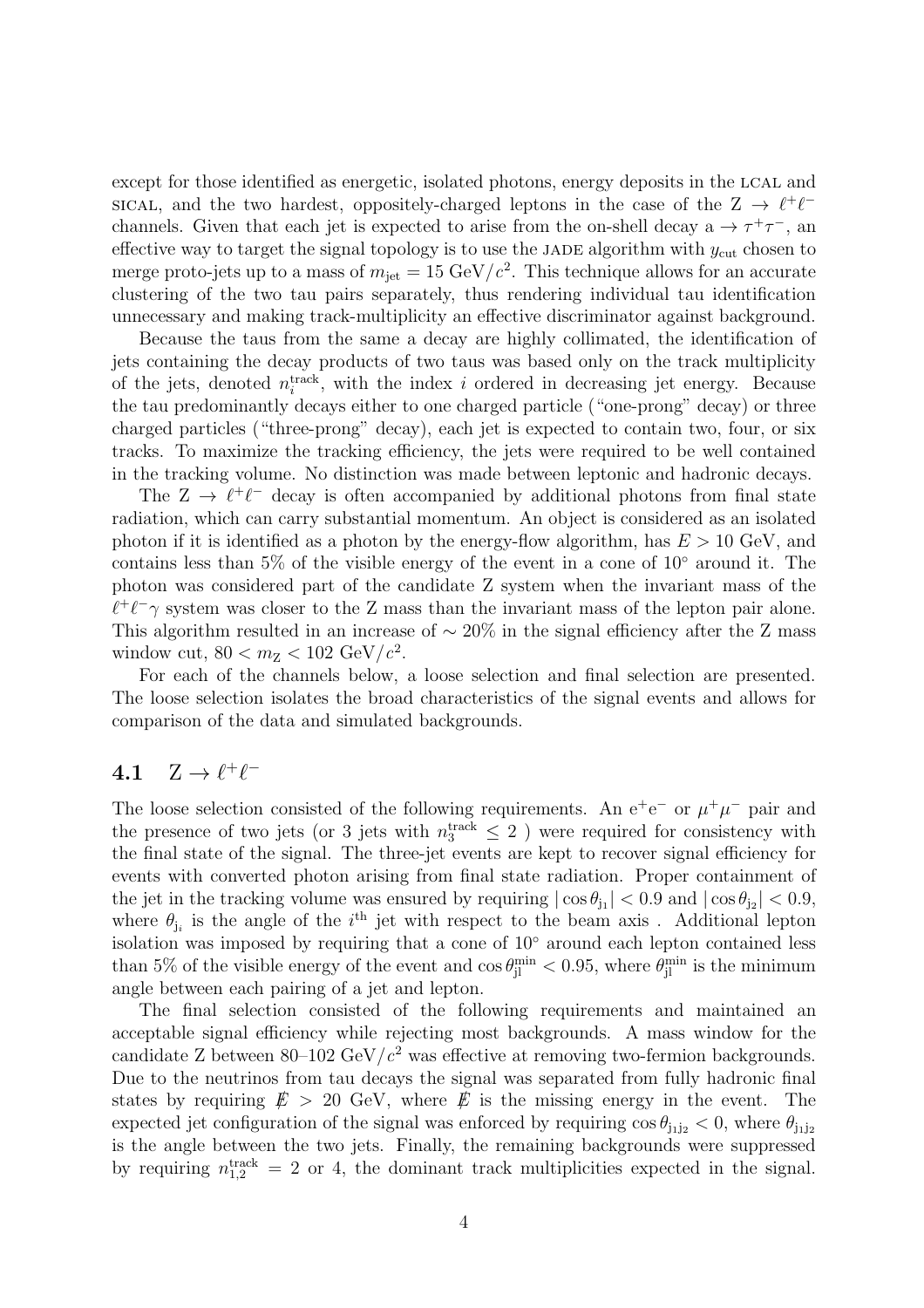Figures [2](#page-14-0) and [3](#page-15-0) show the distribution of the reconstructed Z mass and missing energy for the  $Z \to e^+e^-$  and  $Z \to \mu^+\mu^-$  channels, respectively. The numbers of events passing loose and final selection in data and simulated background are shown in Table [3.](#page-9-0)

### 4.2  $Z \rightarrow \nu \bar{\nu}$

All objects found in the event were clustered into jets as described above. The loose selection consisted of the following requirements. Missing energy greater than 30 GeV and missing mass,  $\dot{\psi}$ , greater than 20 GeV/ $c^2$  were used to reject dijet and other twofermion backgrounds. In order to further reject the  $\gamma\gamma$  background, events were required to have  $E_{\rm vis} > 0.05 E_{\rm CM}$  and  $|\cos \theta_{\rm me}| < 0.9$ , where  $E_{\rm vis}$  is the visible energy and  $\theta_{\rm me}$  is the angle between the missing momentum vector and the beam axis. Events were required to have two well-contained jets with  $|\cos \theta_j|$  < 0.85, dijet invariant mass  $m_{j_1 j_2} > 10 \text{ GeV}/c^2$ , dijet angular separation  $\cos \theta_{\text{in2}} < 0$ , and the highest energy jet was required to have  $E_{j_1} > 25 \text{ GeV} \text{ and } n_1^{\text{track}} = 2 \text{ or } 4.$ 

The final selection consisted of the following requirements. First, the requirement  $E_{11} + E_{12} + E_{12} + E_{\text{CM}} - 5$  GeV was used to reject events with energy deposits in the forward regions of the detector. Consistency with  $Z \rightarrow \nu\bar{\nu}$  was ensured by requiring  $E > 60$  GeV and  $m > 90$  GeV/ $c^2$ . The distribution of aplanarity for the signal is strongly peaked near 0, while the remaining backgrounds have a longer tail. The tail of the aplanarity distribution for the signal extends further for larger  $m_a$  and smaller  $m<sub>h</sub>$ ; larger  $m<sub>a</sub>$  leads to broader jets and lighter Higgs bosons can be produced with more momentum reducing the opening angle between the jets in the laboratory frame. Thus the requirement aplanarity  $< 0.05$  was chosen to maintain an acceptable signal efficiency for  $m_h = 86 \text{ GeV}/c^2$  and  $m_a = 10 \text{ GeV}/c^2$ . Finally, the second jet was also required to have  $n_2^{\text{track}} = 2$  or [4](#page-16-0). Figure 4 shows the distribution of dijet invariant mass and missing mass for the  $Z \to \nu\bar{\nu}$  channel. The numbers of events passing loose and final selection in data and simulated background are shown in Table [3.](#page-9-0)

### 4.3 Signal Efficiency

The h  $\rightarrow$  2a  $\rightarrow$  4 $\tau$  signal efficiency is shown in Fig. [5](#page-17-0) as a function of the Higgs boson mass with  $m_a = 4{\text -}10 \text{ GeV}/c^2$  for the three Z decay channels considered. The decrease in efficiency at higher  $m_a$  values, seen in Fig. [5,](#page-17-0) is due to two effects. First, the invariant mass of the jet becomes larger and the fraction of three-jet events increases. Second, and more importantly, the events become more aplanar.

## <span id="page-8-0"></span>5 Systematic Uncertainties

Uncertainties and inaccuracies in the Monte Carlo simulation lead to systematic effects in the analysis. The impact of uncertainties in jet energy and direction, missing energy, and lepton identification and isolation were estimated in Ref. [\[28\]](#page-13-0) for similar final states. Compared to those, the present analyses do not use neural networks for event selection, do not use b tagging or tau tagging, and the simulated background samples are substantially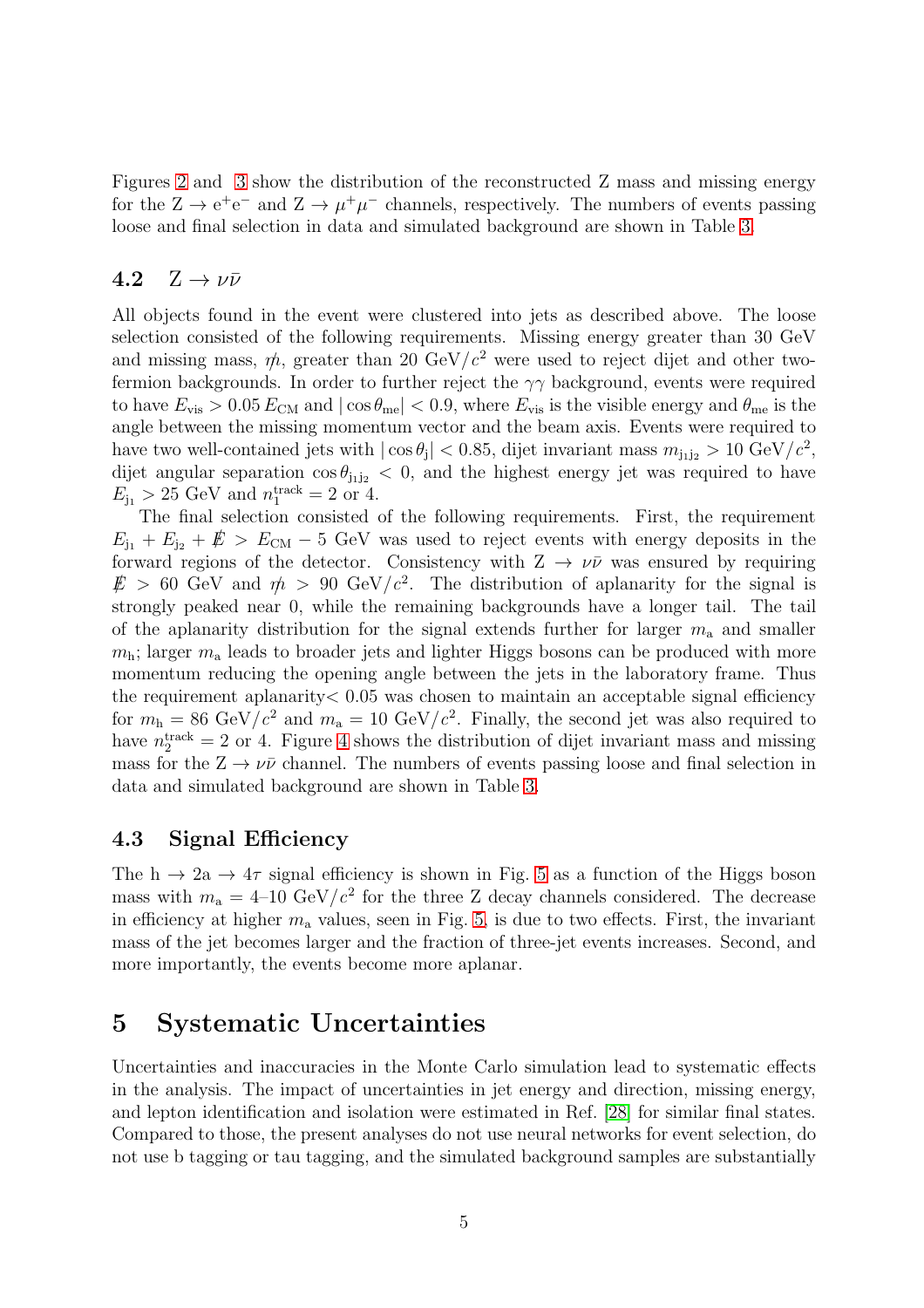<span id="page-9-0"></span>Table 3: Number of events passing loose and final selections in each channel, in data, simulated background, and simulated signal  $(m_h = 100 \text{ GeV}/c^2, m_a = 4 \text{ GeV}/c^2)$ . The numbers of events passing the final selection are categorised by track multiplicity.

| Channel                       | Selection                                  | data           | total      | background category |       |                | signal    |       |
|-------------------------------|--------------------------------------------|----------------|------------|---------------------|-------|----------------|-----------|-------|
|                               | $(n_1^{\text{track}}, n_2^{\text{track}})$ |                | background | 2f                  | 4f    | $\gamma\gamma$ | $n\gamma$ |       |
| $Z \rightarrow e^+e^-$        | Loose                                      | 299            | 332        | 183                 | 137   | 12.31          | 0.65      | 2.27  |
|                               | (2,2)                                      | 0              | 0.034      | 0.034               | 0.000 | 0.000          | 0.000     | 0.689 |
|                               | $(2,4)+(4,2)$                              | $\theta$       | 0.055      | 0.014               | 0.005 | 0.037          | 0.000     | 0.610 |
|                               | (4,4)                                      | $\overline{0}$ | 0.031      | 0.019               | 0.013 | 0.000          | 0.000     | 0.126 |
| $Z \rightarrow \mu^+\mu^-$    | Loose                                      | 83             | 74.50      | 12.79               | 60.64 | 1.07           | 0.00      | 2.37  |
|                               | (2,2)                                      | $\theta$       | 0.058      | 0.005               | 0.053 | 0.000          | 0.000     | 0.800 |
|                               | $(2,4)+(4,2)$                              | $\theta$       | 0.005      | 0.000               | 0.005 | 0.000          | 0.000     | 0.676 |
|                               | (4,4)                                      | $\overline{0}$ | 0.006      | 0.000               | 0.006 | 0.000          | 0.000     | 0.127 |
| $Z \rightarrow \nu \bar{\nu}$ | Loose                                      | 206            | 200        | 135                 | 47.97 | 13.50          | 3.74      | 12.63 |
|                               | (2,2)                                      | 0              | 1.312      | 0.663               | 0.408 | 0.240          | 0.000     | 5.097 |
|                               | $(2,4)+(4,2)$                              | 0              | 1.948      | 0.528               | 0.575 | 0.845          | 0.000     | 4.741 |
|                               | (4,4)                                      | $\overline{2}$ | 2.569      | 0.461               | 0.820 | 1.288          | 0.000     | 1.089 |

larger. The systematic uncertainties related to the simulation of jet energies and directions were evaluated from the sample of hadronic events collected at the Z peak in 1998. Based on that sample, it was found that additional smearing of the Monte Carlo simulation was not necessary in the barrel region of the detector.

For the  $Z \to \ell^+ \ell^-$  channels, the total relative systematic uncertainties from lepton identification and isolation were found to be 0.6%, 2.6% and 7.5% for the signal, ZZ, and Zee backgrounds, respectively. The systematic uncertainties for WW, We $\nu$ ,  $q\bar{q}$ , and other backgrounds were all smaller than 30%. Based on these estimates and the background composition, a 10% uncertainty is estimated for the background in the  $Z \to \ell^+ \ell^-$  channels.

The cuts used for the  $Z \to \nu\bar{\nu}$  final state are sensitive to beam related backgrounds. The energy distribution of this background was measured with events recorded at random beam crossings. Additional energy depositions at angles below 12◦ were added randomly to all simulated events according to this energy distribution. The relative uncertainty in the total selection efficiency for the analyses presented in Ref. [\[28\]](#page-13-0) was 5% for the signal and 10% for ZZ, and it is between 30% and 100% for the other background processes. Based on these estimates and the background composition, the uncertainty for the background in the  $Z \rightarrow \nu\bar{\nu}$  channel is estimated to be 30%.

The agreement between the background estimate and the observed number of events in data with the loose selection is within the systematic and statistical uncertainty for all three channels. Given the low numbers of selected events, the final measurements are statistically limited.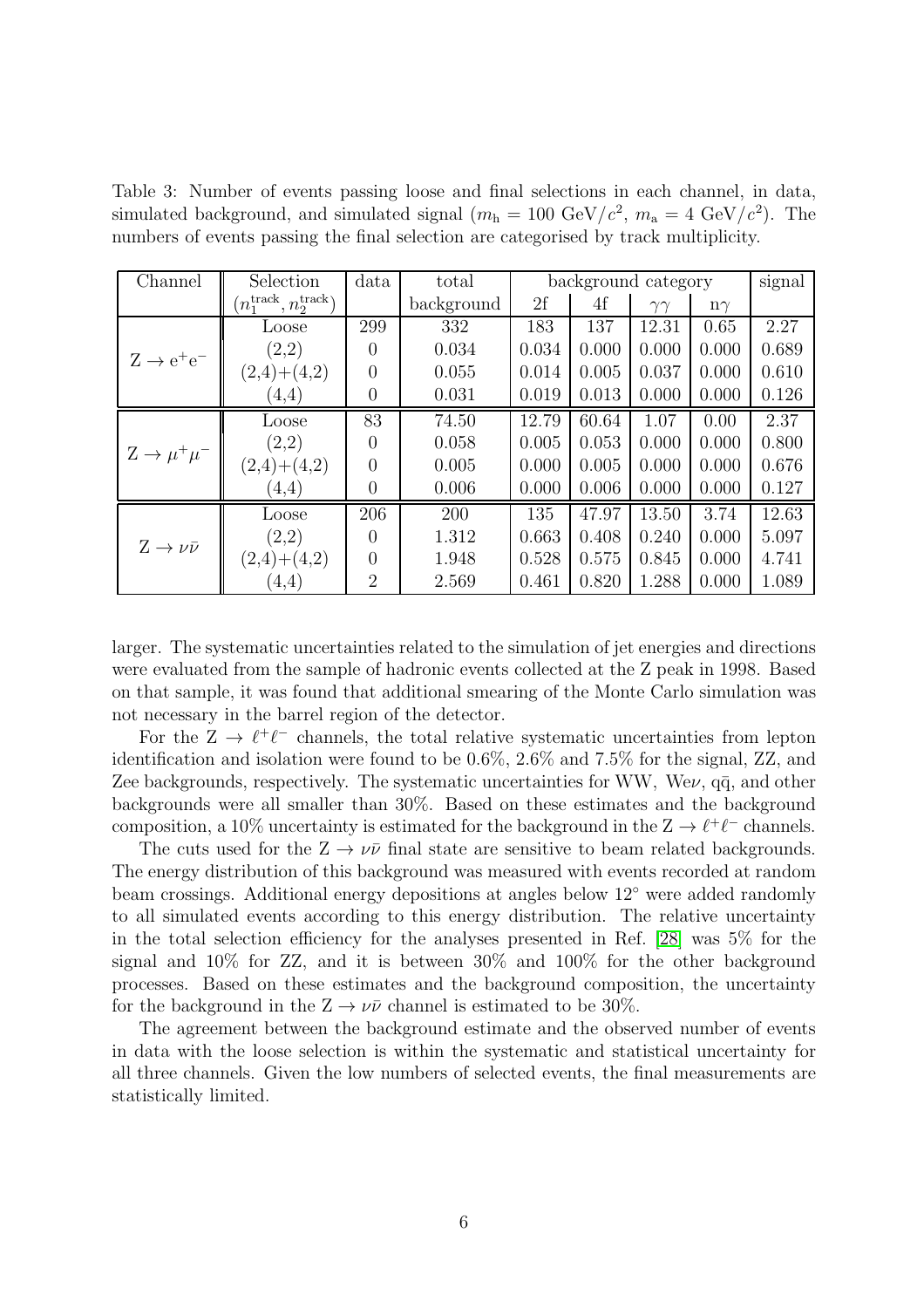### <span id="page-10-0"></span>6 Results

No excess of events above the background was observed. Limits on the cross section times branching ratio with respect to the SM Higgsstrahlung production cross section,  $\xi^2 = \frac{\sigma(e^+e^- \to Zh)}{\sigma_{SM}(e^+e^- \to Zh)} \times B(h \to aa) \times B(a \to \tau^+\tau^-)^2$  were determined as follows. A joint probability density was constructed to describe the number of events in each of three jetmultiplicity pairings (indexed by m) for each of the three final states (indexed by f). The three jet-multiplicity pairings correspond to the different permutations of one-prong and three-prong tau decays in each of the jets, ignoring those with six tracks in an individual jet, leaving the three permutations  $(n_1^{\text{track}}, n_2^{\text{track}}) \in \{(2, 2), (2, 4) \text{ or } (4, 2), (4, 4)\} \equiv \mathcal{M}.$ The event count  $N_{m,f}$  in each of these nine categories was modeled with a Poisson distribution about the sum of the uncertain background  $b_{m,f}$  and the expected signal  $s_{m,f}$  scaled by  $\xi^2$ . A normal distribution was used to model the relationship between the uncertain background, the Monte Carlo-based background estimate  $b_{m,f}^{\text{MC}}$ , and its systematic uncertainty  $\Delta_f$ . This procedure leads to the following joint probability density for the event counts:

$$
P(N_{m,f}|\xi^2, b_{m,f}) = \prod_{m \in \mathcal{M}} \prod_{f \in \{ee, \mu\mu, \nu\nu\}} \text{Pois}(N_{m,f}|\xi^2 s_{m,f} + b_{m,f}) \cdot N(b_{m,f}^{\text{MC}}|b_{m,f}, \Delta_f). \tag{1}
$$

Confidence intervals were constructed by using a generalized version of the Feldman-Cousins technique [\[29\]](#page-13-1), which incorporates systematic uncertainties in a frequentist way [\[30,](#page-13-2) [31\]](#page-13-3). Figure [6a](#page-17-1) shows the 95% confidence level upper-limit on  $\xi^2$  as a function of  $m_h$  for  $m_a = 10 \text{ GeV}/c^2$ . Figure [6b](#page-17-1) shows 95% confidence level contours of  $\xi^2$  in the  $(m<sub>h</sub>, m<sub>a</sub>)$  plane. Because the selection has no  $m<sub>h</sub>$  or  $m<sub>a</sub>$  dependence, the resulting upper limits are fully correlated. The observed number of events is consistent with a downward fluctuation of the background, which leads to stronger than expected limits on  $\xi^2$ .

## <span id="page-10-1"></span>7 Conclusions

A search for a Higgs boson produced via Higgsstrahlung at LEP2 energies has been performed, where  $h \to 2a \to 4\tau$  and  $Z \to e^+e^-$ ,  $\mu^+\mu^-$ ,  $\nu\bar{\nu}$ . No evidence for an excess of events above background was observed, and a limit on the combined production cross section times branching ratio,  $\xi^2 = \frac{\sigma(e^+e^- \to Zh)}{\sigma_{SM}(e^+e^- \to Zh)} \times B(h \to aa) \times B(a \to \tau^+\tau^-)^2$  is presented. For  $m_h < 107 \text{ GeV}/c^2$  and  $4 < m_a < 10 \text{ GeV}/c^2$ ,  $\xi^2 > 1$  is excluded at the 95% confidence level. This analysis covers a region of parameter space previously left unexplored, and further constrains models with non-standard Higgs decays, such as the NMSSM.

## Acknowledgments

We wish to thank Neal Weiner and Riccardo Barbieri for providing encouragement, motivation, and advice throughout this work. It is a pleasure to congratulate our colleagues from the CERN accelerator divisions for the successful operation of LEP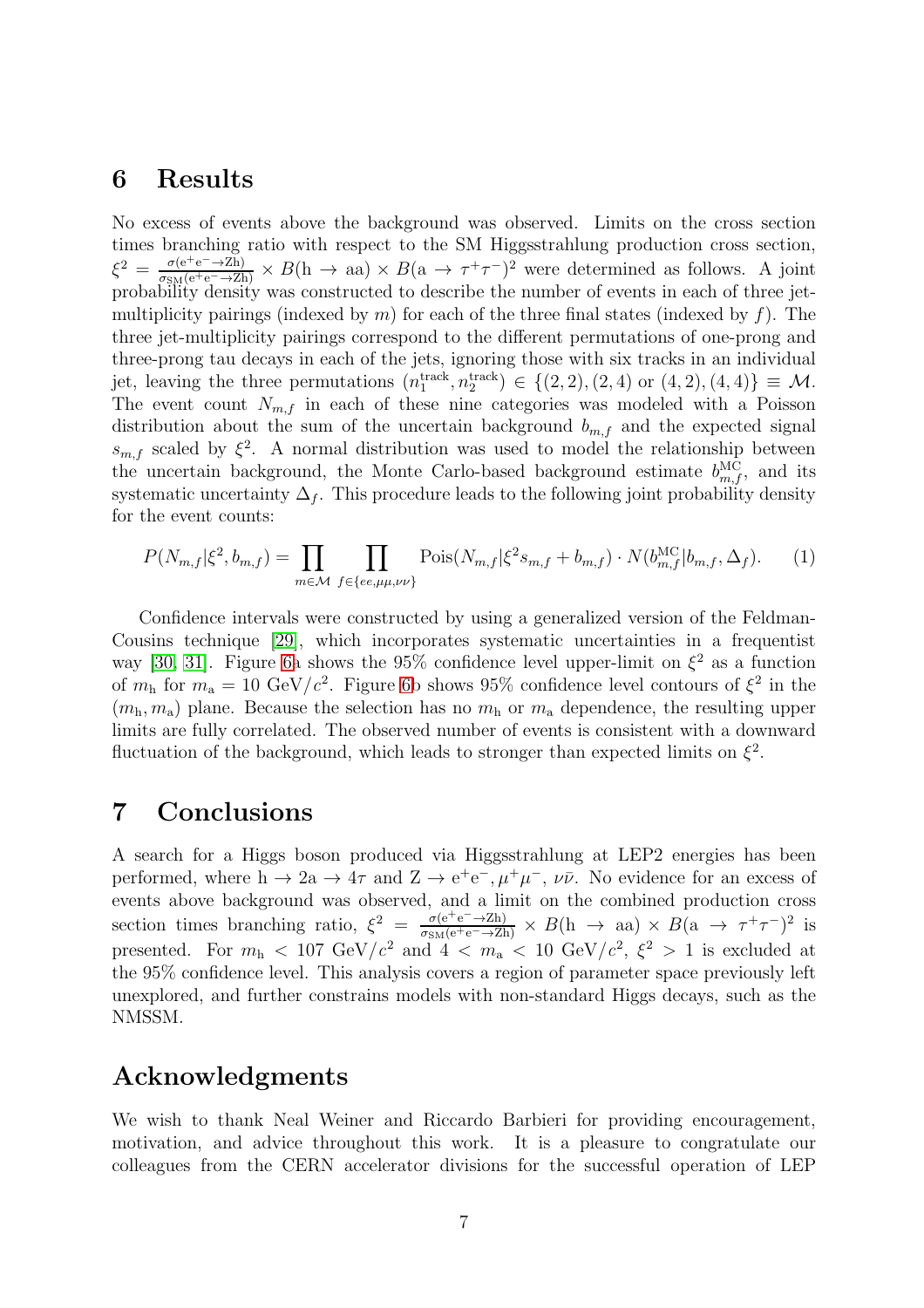throughout the LEP2 years. We are indebted to the engineers and technicians in all our institutions for their contributions to the excellent performance of ALEPH. Those of us from non-member countries thank CERN for its hospitality.

## <span id="page-11-0"></span>References

- [1] The LEP Working Group for Higgs Boson Searches, ALEPH, DELPHI, L3, and OPAL Collaborations, *Search for the standard model Higgs boson at LEP*, *Phys. Lett.* B565 (2003) 61–75, [[hep-ex/0306033](http://xxx.lanl.gov/abs/hep-ex/0306033)].
- <span id="page-11-1"></span>[2] The LEP Working Group for Higgs Boson Searches, ALEPH, DELPHI, L3, and OPAL Collaborations, *Search for neutral MSSM Higgs bosons at LEP*, *Eur. Phys. J.* C47 (2006) 547–587, [[hep-ex/0602042](http://xxx.lanl.gov/abs/hep-ex/0602042)].
- <span id="page-11-2"></span>[3] R. Dermisek and J. F. Gunion, *Consistency of LEP event excesses with an*  $h \to aa$ *decay scenario and low-fine-tuning NMSSM models*, *Phys. Rev.* D73 (2006) 111701, [[hep-ph/0510322](http://xxx.lanl.gov/abs/hep-ph/0510322)].
- <span id="page-11-3"></span>[4] R. Barbieri and A. Strumia, *What is the limit on the Higgs mass?*, *Phys. Lett.* B462 (1999) 144–149, [[hep-ph/9905281](http://xxx.lanl.gov/abs/hep-ph/9905281)].
- <span id="page-11-4"></span>[5] R. Dermisek and J. F. Gunion, *Escaping the large fine tuning and little hierarchy* problems in the next to minimal supersymmetric model and  $h \rightarrow aa$  decays, Phys. *Rev. Lett.* 95 (2005) 041801, [[hep-ph/0502105](http://xxx.lanl.gov/abs/hep-ph/0502105)].
- <span id="page-11-5"></span>[6] R. Dermisek and J. F. Gunion, *The NMSSM Solution to the Fine-Tuning Problem, Precision Electroweak Constraints and the Largest LEP Higgs Event Excess*, *Phys. Rev.* D76 (2007) 095006, [[arXiv:0705.4387](http://xxx.lanl.gov/abs/0705.4387)].
- <span id="page-11-7"></span><span id="page-11-6"></span>[7] S. Chang, P. J. Fox, and N. Weiner, *Naturalness and Higgs decays in the MSSM with a singlet*, *JHEP* 08 (2006) 068, [[hep-ph/0511250](http://xxx.lanl.gov/abs/hep-ph/0511250)].
- [8] S. Chang, R. Dermisek, J. F. Gunion, and N. Weiner, *Nonstandard Higgs Boson Decays*, *Ann. Rev. Nucl. Part. Sci.* 58 (2008) 75–98, [[arXiv:0801.4554](http://xxx.lanl.gov/abs/0801.4554)].
- <span id="page-11-8"></span>[9] The OPAL Collaboration, *Search for neutral Higgs boson in CP-conserving and CPviolating MSSM scenarios*, *Eur. Phys. J.* C37 (2004) 49–78, [[hep-ex/0406057](http://xxx.lanl.gov/abs/hep-ex/0406057)].
- <span id="page-11-9"></span>[10] The DELPHI Collaboration, *Higgs boson searches in CP-conserving and CP-violating MSSM scenarios with the DELPHI detector*, *Eur. Phys. J.* C54 (2008) 1–35, [[arXiv:0801.3586](http://xxx.lanl.gov/abs/0801.3586)].
- <span id="page-11-10"></span>[11] The OPAL Collaboration, *Search for a low mass CP-odd Higgs boson in*  $e^+e^$ *collisions with the OPAL detector at LEP2*, *Eur. Phys. J.* C27 (2003) 483–495, [[hep-ex/0209068](http://xxx.lanl.gov/abs/hep-ex/0209068)].
- <span id="page-11-11"></span>[12] The D0 Collaboration, *Search for NMSSM Higgs bosons in the*  $h \to aa \to \mu\mu \mu\mu, \mu\mu \tau\tau$  *channels using pp collisions at*  $\sqrt{s}$ =1.96 TeV, Phys. Rev. *Lett.* 103 (2009) 061801, [[arXiv:0905.3381](http://xxx.lanl.gov/abs/0905.3381)].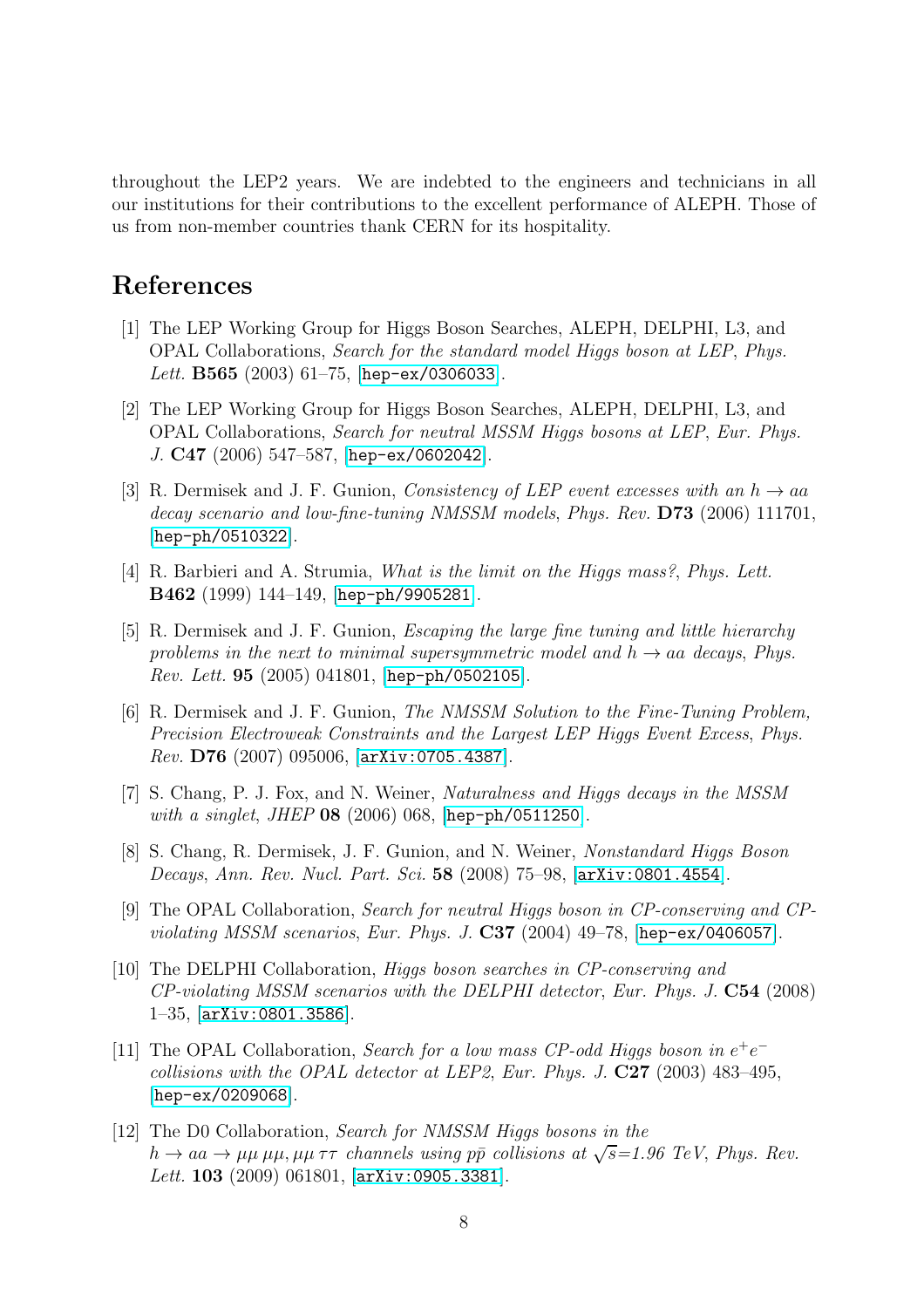- <span id="page-12-1"></span><span id="page-12-0"></span>[13] The ALEPH Collaboration, *ALEPH: A Detector for electron-positron annihilations at LEP*, *Nucl. Instrum. Meth.* A294 (1990) 121–178.
- <span id="page-12-2"></span>[14] The ALEPH Collaboration, *Performance of the ALEPH detector at LEP*, *Nucl. Instrum. Meth.* A360 (1995) 481–506.
- <span id="page-12-3"></span>[15] R. Brun, et. al. *CERN Internal Report No. CERN DD/EE/84-1* (1987).
- <span id="page-12-4"></span>[16] G. Ganis and P. Janot, *The HZHA generator*, *Physics at LEP, Eds G. Altarelli, T. Sjöstrand and F. Zwirner, CERN 96-01* **2** (1996) 309.
- <span id="page-12-5"></span>[17] T. Sjöstrand, et. al., *High-energy physics event generation with PYTHIA 6.1*, *Comput. Phys. Commun.* 135 (2001) 238–259, [[hep-ph/0010017](http://xxx.lanl.gov/abs/hep-ph/0010017)].
- <span id="page-12-6"></span>[18] E. Barberio and Z. Was, *PHOTOS: A Universal Monte Carlo for QED radiative corrections. Version 2.0*, *Comput. Phys. Commun.* 79 (1994) 291–308.
- [19] S. Jadach, Z. Was, R. Decker, and J. H. Kuhn, *The tau decay library TAUOLA: Version 2.4*, *Comput. Phys. Commun.* 76 (1993) 361–380.
- <span id="page-12-7"></span>[20] The ALEPH Collaboration, *Measurement of W pair production in*  $e^+e^-$  *collisions at centre-of-mass energies from 183 GeV to 209 GeV*, *Eur. Phys. J.* C38 (2004) 147–160.
- <span id="page-12-8"></span>[21] S. Jadach, B. F. L. Ward, and Z. Was, *The precision Monte Carlo event generator KK* for two- fermion final states in  $e^+e^-$  collisions, Comput. Phys. Commun. **130** (2000) 260–325, [[hep-ph/9912214](http://xxx.lanl.gov/abs/hep-ph/9912214)].
- <span id="page-12-9"></span>[22] S. Jadach, W. Placzek, and B. F. L. Ward, *BHWIDE 1.00: O(*α*) YFS exponentiated Monte Carlo for Bhabha scattering at wide angles for LEP1/SLC and LEP2*, *Phys. Lett.* B390 (1997) 298–308, [[hep-ph/9608412](http://xxx.lanl.gov/abs/hep-ph/9608412)].
- <span id="page-12-10"></span>[23] S. Jadach, W. Placzek, M. Skrzypek, B. F. L. Ward, and Z. Was, *The Monte Carlo program KoralW version 1.51 and the concurrent Monte Carlo KoralW & YFSWW3 with all background graphs and first order corrections to W pair production*, *Comput. Phys. Commun.* 140 (2001) 475–512, [[hep-ph/0104049](http://xxx.lanl.gov/abs/hep-ph/0104049)].
- <span id="page-12-11"></span>[24] J. A. M. Vermaseren *Proceedings of the IV International Workshop on Gamma Gamma Interactions, eds G. Cochard, P. Kessler* (1980).
- <span id="page-12-12"></span>[25] The ALEPH Collaboration, An experimental study of  $\gamma\gamma \rightarrow$ *hadrons at LEP*, *Phys. Lett.* B313 (1993) 509.
- <span id="page-12-13"></span>[26] The JADE Collaboration, *Determination of semimuonic branching ratios and*  $fragmentation functions of heavy quarks in e<sup>+</sup>e<sup>-</sup> annihilation at  $\sqrt{s} = 34.6 \text{ GeV}, Z$ .$ *Phys.* C33 (1987) 339.
- <span id="page-12-14"></span>[27] The JADE Collaboration, *Experimental Investigation of the Energy Dependence of the Strong Coupling Strength*, *Phys. Lett.* B213 (1988) 235.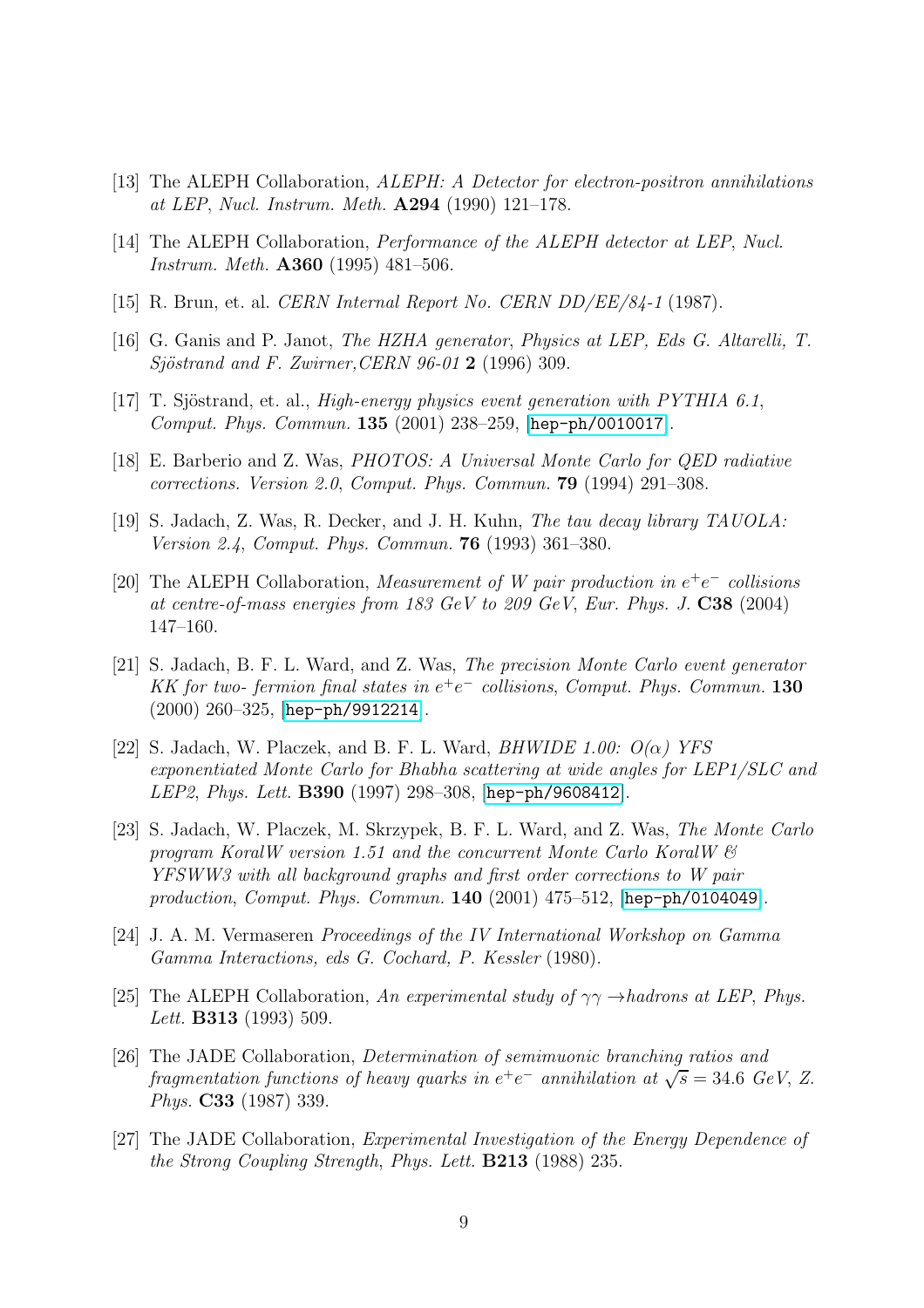- <span id="page-13-0"></span>[28] The ALEPH Collaboration, *Search for the neutral Higgs bosons of the standard model and the MSSM in e<sup>+</sup>e<sup>-</sup> <i>collisions at*  $\sqrt{s}$  = 189 GeV, *Eur. Phys. J.* C17 (2000) 223–240.
- <span id="page-13-2"></span><span id="page-13-1"></span>[29] G. F. Feldman and R. D. Cousins, *A unified approach to the classical statistical analysis of small signals*, *Phys. Rev.* D57 (1998) 3873.
- <span id="page-13-3"></span>[30] T. L. Chuang, C-S. Lai, *Resampling methods for confidence intervals in group sequential trials*, *Biometrika* 85(2) (1998) 317–332.
- [31] K. Cranmer, *Statistical challenges for searches for new physics at the LHC*, *Proceedings of PhyStat05: Statistical Problems in Particle Physics, Astrophysics and Cosmology, Oxford, England, United Kingdom* (2005) [[SPIRES 6994415](http://xxx.lanl.gov/abs/SPIRES 6994415)].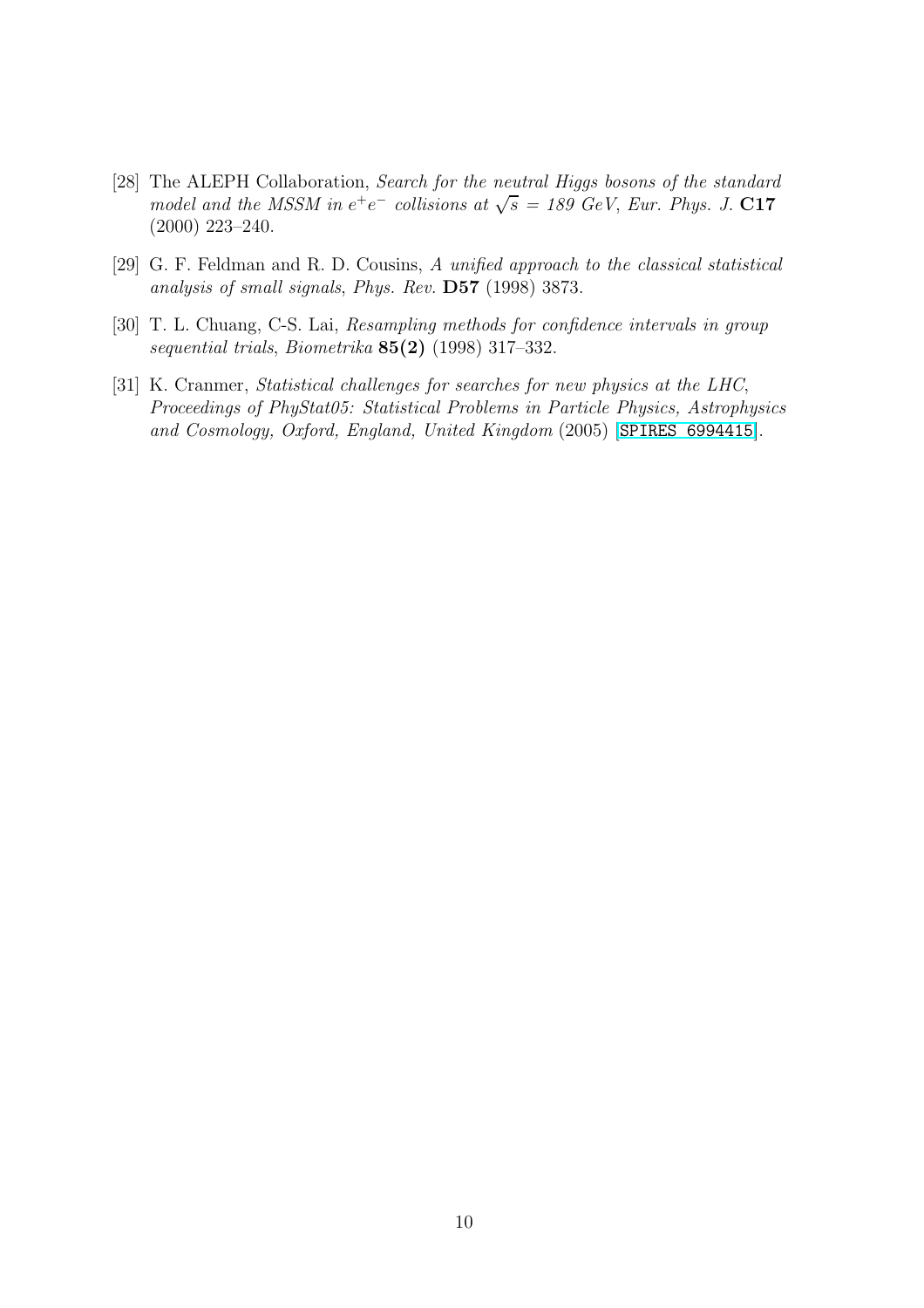

<span id="page-14-0"></span>Figure 2: Distributions for the  $Z \rightarrow e^+e^-$  channel after the loose selection for (a) the reconstructed Z invariant mass and (b) missing energy, where signal corresponds to  $m_h = 100 \text{ GeV}/c^2$ ,  $m_a = 4 \text{ GeV}/c^2$  with  $\xi^2 = 1$  (see text). The same distributions are shown in (c) and (d) after the final selection, excluding any requirements on the variable shown.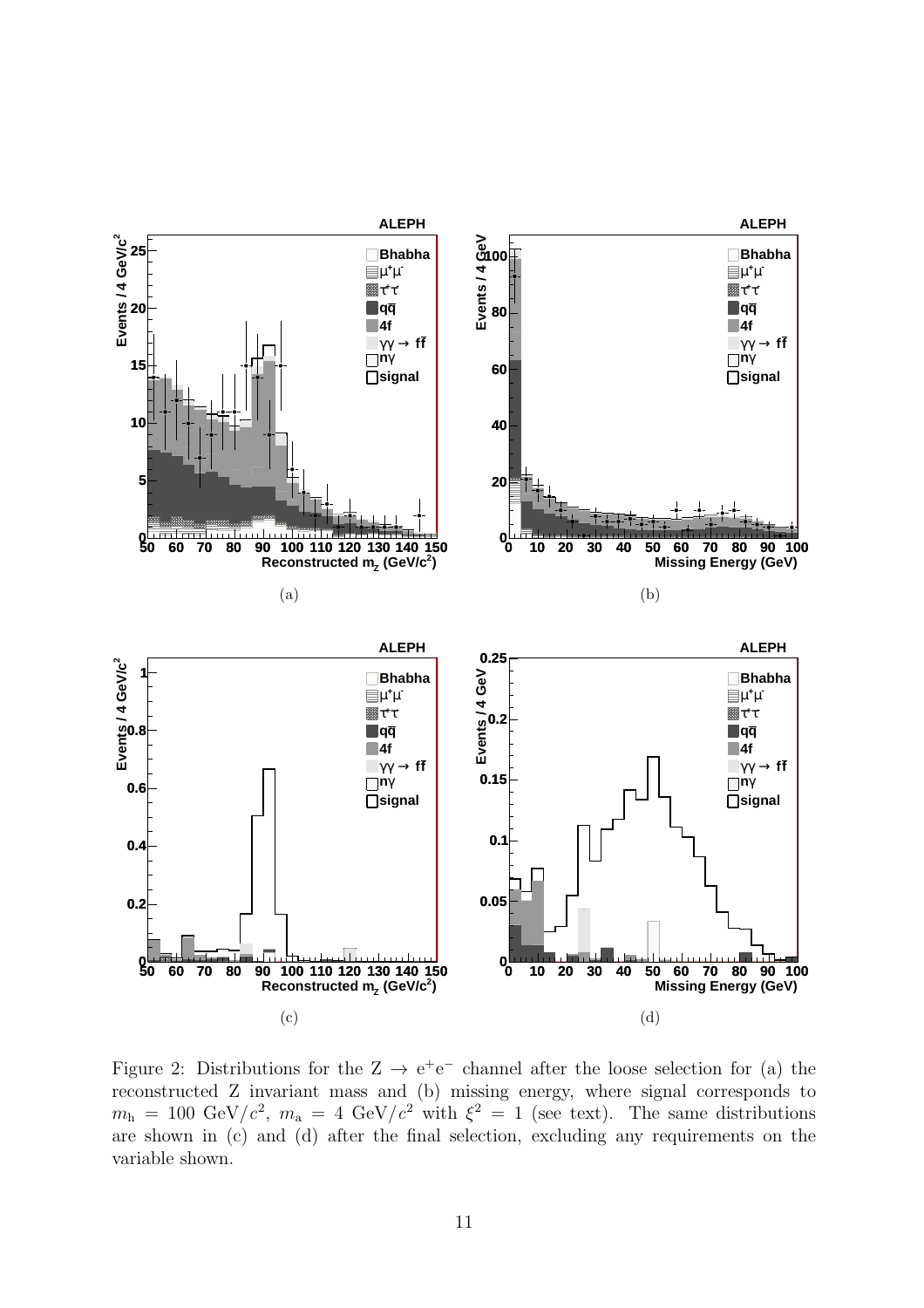

<span id="page-15-0"></span>Figure 3: Distributions for the  $Z \to \mu^+\mu^-$  channel after the loose selection for (a) the reconstructed Z invariant mass and (b) missing energy, where signal corresponds to  $m_h = 100 \text{ GeV}/c^2$ ,  $m_a = 4 \text{ GeV}/c^2$  with  $\xi^2 = 1$  (see text). The same distributions are shown in (c) and (d) after the final selection, excluding any requirements on the variable shown.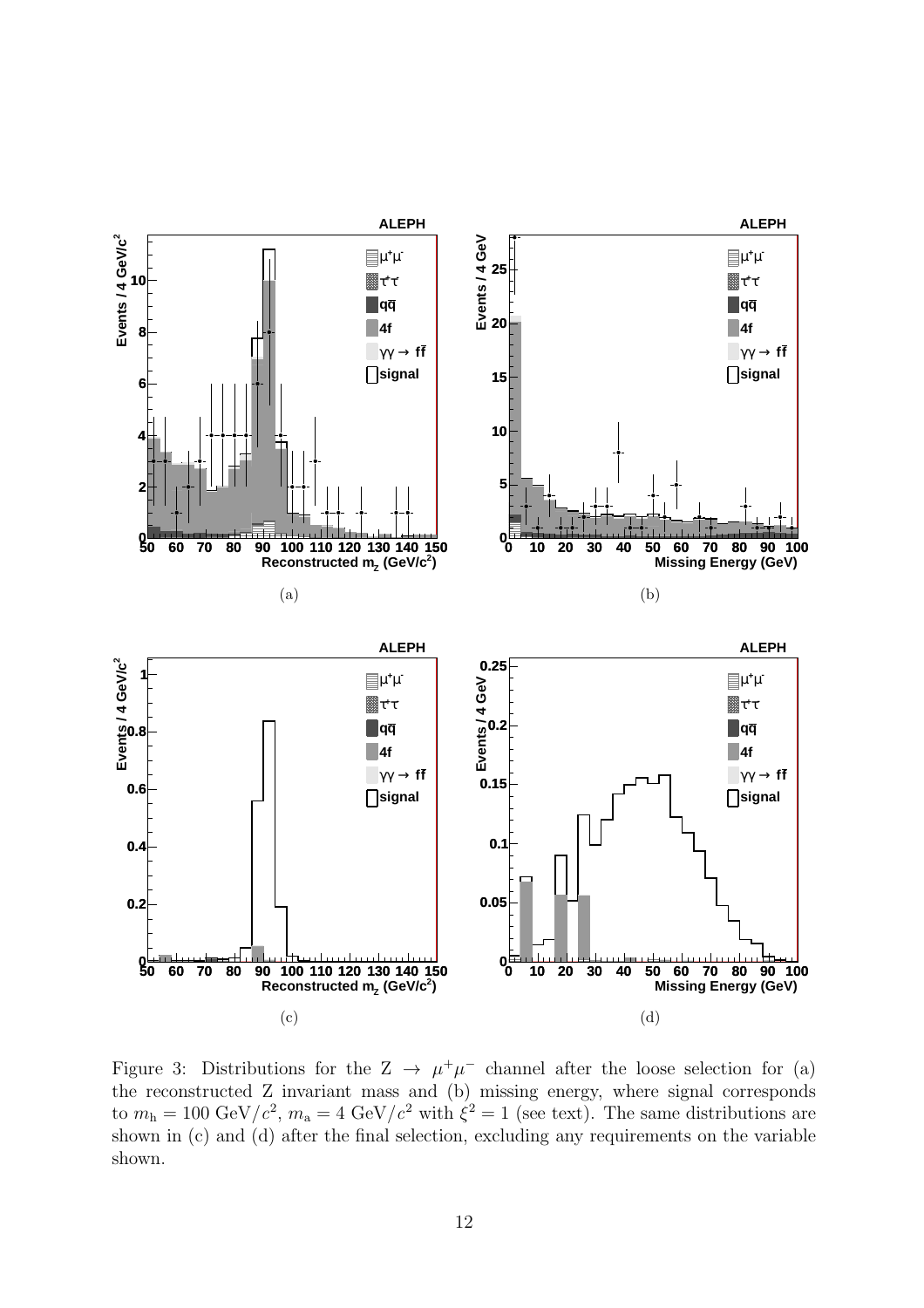

<span id="page-16-0"></span>Figure 4: Distributions for the  $Z \to \nu\bar{\nu}$  channel after the loose selection and requirement of  $1 < n_2^{\text{track}} < 7$  for (a) dijet invariant mass and (b) missing mass, where signal corresponds to  $m_h = 100 \text{ GeV}/c^2$ ,  $m_a = 4 \text{ GeV}/c^2$  with  $\xi^2 = 1$  (see text). The same distributions are shown in (c) and (d) after the final selection, excluding any requirements on the variable shown.